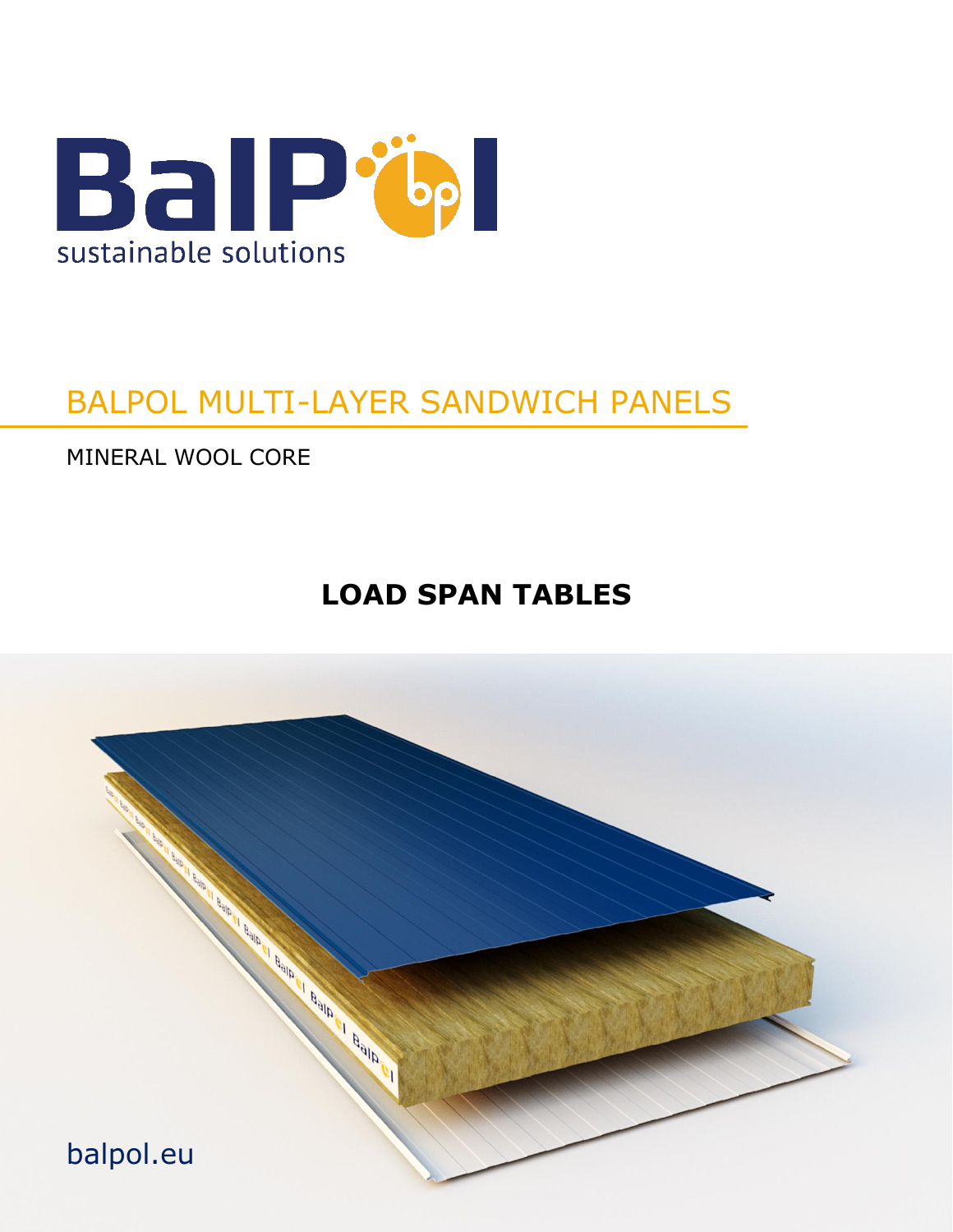

Maximum allowable wind pressure/suction [kN/m²] for the lenght of span made of Balpol **50mm** thickness panels (Standard wall panel MW with mineral wool core).

# **Single span installation**

| Panel             |                               |             |                            | Load capacity for                |          |      |      |      |                          |                          |                          |                          | Maximum load [kN/m <sup>2</sup> ] at the given span (m) |                              |                          |                          |                          |
|-------------------|-------------------------------|-------------|----------------------------|----------------------------------|----------|------|------|------|--------------------------|--------------------------|--------------------------|--------------------------|---------------------------------------------------------|------------------------------|--------------------------|--------------------------|--------------------------|
| thickness<br>(mm) |                               |             | ULS - Ultimate Limit State | SLS - Serviceability Limit State |          | 2,0  | 2,5  | 3,0  | 3,5                      | 4,0                      | 4,5                      | $5,0$                    | 5,5                                                     | 6,0                          | 6, 5                     | 7,0                      | 7,5                      |
|                   |                               |             | <b>ULS</b>                 |                                  | Pressure | 0,97 | 0,77 | 0,66 | 0,57                     | 0,48                     | 0,41                     | 0,35                     | 0,29                                                    | $\Box$                       | $\overline{\phantom{a}}$ | $\overline{\phantom{a}}$ |                          |
|                   |                               |             |                            |                                  | Suction  | 0,97 | 0,77 | 0,66 | 0,57                     | 0,48                     | 0,44                     | 0,39                     | 0,34                                                    | $\overline{\phantom{a}}$     |                          | $\overline{a}$           | $\overline{\phantom{0}}$ |
|                   |                               |             |                            | L/100                            | Pressure | 1,81 | 1,45 | 1,21 | 1,03                     | 0,85                     | 0,65                     | 0,46                     | 0,33                                                    | ÷                            |                          |                          |                          |
|                   |                               | $\mathbf I$ |                            |                                  | Suction  | 1,81 | 1,45 | 1,21 | 1,03                     | 0,87                     | 0,72                     | 0,54                     | 0,42                                                    | 0,32                         | $\overline{\phantom{a}}$ | $\overline{a}$           |                          |
|                   |                               |             | <b>SLS</b>                 | L/150                            | Pressure | 1,81 | 1,44 | 1,11 | 0,71                     | 0,40                     | $\blacksquare$           | $\overline{\phantom{a}}$ | $\overline{\phantom{a}}$                                | $\overline{\phantom{a}}$     | $\overline{\phantom{a}}$ | ÷,                       |                          |
|                   |                               |             |                            |                                  | Suction  | 1,81 | 1,45 | 1,17 | 0,84                     | 0,58                     | 0,41                     | 0,26                     | $\overline{\phantom{a}}$                                | $\overline{\phantom{a}}$     |                          |                          |                          |
|                   |                               |             |                            | L/200                            | Pressure | 1,81 | 1,13 | 0,57 | $\overline{\phantom{a}}$ | $\overline{\phantom{a}}$ | $\blacksquare$           | $\overline{\phantom{a}}$ | $\overline{\phantom{a}}$                                | $\overline{\phantom{a}}$     | $\overline{\phantom{a}}$ | ÷,                       |                          |
|                   |                               |             |                            |                                  | Suction  | 1,81 | 1,29 | 0,83 | 0,53                     | 0, 30                    | $\Box$                   | $\overline{\phantom{a}}$ | $\overline{\phantom{a}}$                                | $\overline{\phantom{a}}$     | $\overline{a}$           | $\overline{a}$           |                          |
|                   |                               |             | <b>ULS</b>                 |                                  | Pressure | 0,97 | 0,77 | 0,66 | 0,57                     | 0,48                     | 0,41                     | 0,35                     | 0,29                                                    | $\overline{\phantom{a}}$     | $\overline{a}$           | $\overline{a}$           |                          |
|                   |                               |             |                            |                                  | Suction  | 0,97 | 0,77 | 0,66 | 0,57                     | 0,48                     | 0,44                     | 0,39                     | 0,34                                                    | $\overline{\phantom{a}}$     | $\overline{\phantom{a}}$ | $\overline{\phantom{m}}$ |                          |
|                   |                               |             |                            | L/100                            | Pressure | 1,81 | 1,45 | 1,21 | 1,03                     | 0,85                     | 0,65                     | 0,46                     | 0,33                                                    | $\overline{\phantom{a}}$     | $\overline{\phantom{a}}$ | $\overline{\phantom{a}}$ |                          |
| 50                | Colour group<br>$\mathbf{II}$ |             |                            |                                  | Suction  | 1,81 | 1,45 | 1,21 | 1,03                     | 0,87                     | 0,72                     | 0,54                     | 0,42                                                    | 0,32                         |                          |                          |                          |
|                   |                               |             | <b>SLS</b>                 | L/150                            | Pressure | 1,81 | 1,44 | 1,11 | 0,71                     | 0,40                     | $\overline{\phantom{a}}$ | $\overline{\phantom{a}}$ | $\overline{\phantom{a}}$                                | $\overline{\phantom{a}}$     |                          |                          |                          |
|                   |                               |             |                            |                                  | Suction  | 1,81 | 1,45 | 1,17 | 0,84                     | 0,58                     | 0,41                     | 0,26                     | $\overline{\phantom{a}}$                                | $\qquad \qquad \blacksquare$ |                          |                          |                          |
|                   |                               |             |                            | L/200                            | Pressure | 1,81 | 1,13 | 0,57 | $\Box$                   | $\overline{\phantom{a}}$ | $\overline{\phantom{a}}$ | $\overline{\phantom{a}}$ | $\overline{\phantom{a}}$                                | ä,                           | $\overline{\phantom{a}}$ | $\overline{\phantom{a}}$ |                          |
|                   |                               |             |                            |                                  | Suction  | 1,81 | 1,29 | 0,83 | 0,53                     | 0,30                     | $\overline{\phantom{a}}$ | $\overline{\phantom{a}}$ | $\overline{\phantom{a}}$                                | $\overline{\phantom{a}}$     | $\overline{\phantom{a}}$ | $\overline{\phantom{a}}$ |                          |
|                   |                               |             | <b>ULS</b>                 |                                  | Pressure | 0,97 | 0,77 | 0,66 | 0,57                     | 0,48                     | 0,41                     | 0,35                     | 0,29                                                    | $\overline{\phantom{a}}$     | $\overline{a}$           | ÷,                       |                          |
|                   |                               |             |                            |                                  | Suction  | 0,97 | 0,78 | 0,67 | 0,57                     | 0,46                     | 0,34                     | $\overline{\phantom{a}}$ | $\overline{\phantom{a}}$                                | $\overline{\phantom{a}}$     |                          |                          |                          |
|                   |                               |             |                            | L/100                            | Pressure | 1,81 | 1,45 | 1,21 | 1,03                     | 0,85                     | 0,66                     | 0,47                     | 0,32                                                    | $\overline{\phantom{a}}$     |                          |                          |                          |
|                   |                               | III         |                            |                                  | Suction  | 1,81 | 1,45 | 1,21 | 1,03                     | 0,71                     | 0,41                     | $\overline{\phantom{a}}$ | $\overline{\phantom{a}}$                                | $\overline{\phantom{a}}$     |                          |                          |                          |
|                   |                               |             | <b>SLS</b>                 | L/150                            | Pressure | 1,81 | 1,44 | 1,11 | 0,71                     | 0,26                     | $\overline{\phantom{a}}$ | $\overline{\phantom{a}}$ | $\overline{\phantom{a}}$                                | $\overline{\phantom{a}}$     |                          | $\overline{a}$           | $\overline{a}$           |
|                   |                               |             |                            |                                  | Suction  | 1,81 | 1,38 | 0,69 | 0,26                     | $\overline{\phantom{a}}$ | $\overline{\phantom{a}}$ | $\overline{\phantom{a}}$ | $\overline{\phantom{a}}$                                | $\overline{\phantom{a}}$     | $\overline{\phantom{a}}$ | $\overline{\phantom{a}}$ | $\overline{\phantom{a}}$ |
|                   |                               |             |                            | L/200                            | Pressure | 1,81 | 1,13 | 0,50 | $\blacksquare$           | $\overline{\phantom{a}}$ | $\overline{\phantom{a}}$ | $\overline{\phantom{a}}$ | $\overline{\phantom{a}}$                                | $\overline{\phantom{a}}$     |                          | $\overline{a}$           |                          |
|                   |                               |             |                            |                                  | Suction  | 1,51 | 0,50 |      |                          |                          |                          |                          |                                                         |                              |                          |                          |                          |

External facing thickness: 0,5 mm

- Internal facing thickness: 0,5 mm
- External temperature: +55°C; +65°C; +80°C/-20°C (summer/winter)
- Internal temperature: +20°C/+20°C (summer/winter)

Minimum end support width: 60 mm

Minimum intermediate support width: 120 mm

Minimum number of fasteners at the end support: 2

Minimum number of fasteners at the intermediate support: 3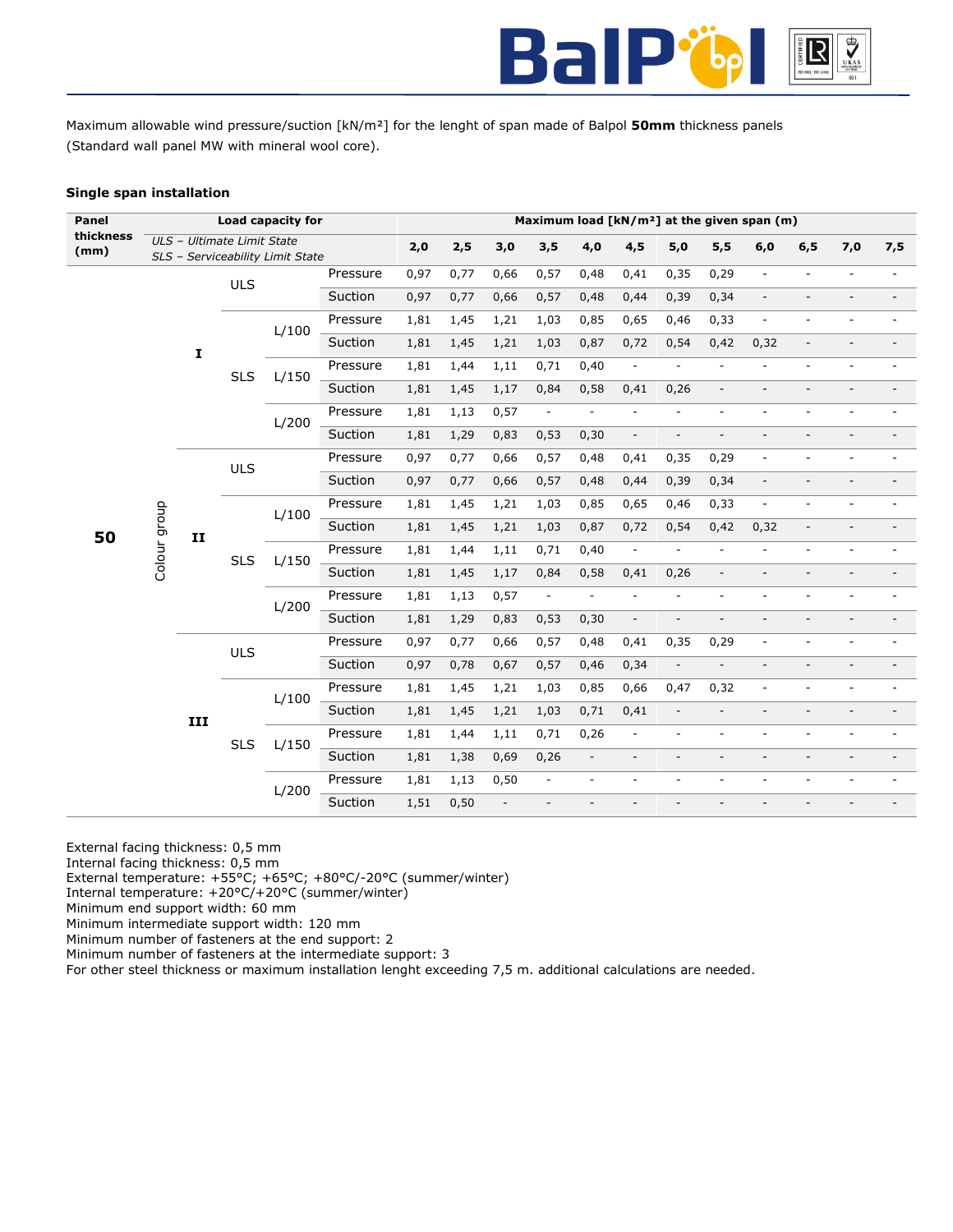

Maximum allowable wind pressure/suction [kN/m²] for the lenght of span made of Balpol **50mm** thickness panels (Standard wall panel with mineral wool core).

# **Double span installation**

| Panel             |                                    |              |                            | Load capacity for                |          |      |      |      |      |      |                          |                          |                          | Maximum load [kN/m <sup>2</sup> ] at the given span (m) |                          |                          |                          |
|-------------------|------------------------------------|--------------|----------------------------|----------------------------------|----------|------|------|------|------|------|--------------------------|--------------------------|--------------------------|---------------------------------------------------------|--------------------------|--------------------------|--------------------------|
| thickness<br>(mm) |                                    |              | ULS - Ultimate Limit State | SLS - Serviceability Limit State |          | 2,0  | 2,5  | 3,0  | 3,5  | 4,0  | 4,5                      | 5,0                      | 5,5                      | 6,0                                                     | 6, 5                     | 7,0                      | 7,5                      |
|                   |                                    |              |                            |                                  | Pressure | 0,97 | 0,77 | 0,66 | 0,57 | 0,49 | 0,46                     | 0,42                     | 0,39                     | 0,35                                                    | 0,32                     | 0,28                     |                          |
|                   |                                    |              | <b>ULS</b>                 |                                  | Suction  | 0,97 | 0,77 | 0,66 | 0,57 | 0,49 | 0,46                     | 0,42                     | 0,39                     | 0,35                                                    | 0,32                     | 0,28                     | $\overline{\phantom{a}}$ |
|                   |                                    |              |                            | L/100                            | Pressure | 1,27 | 1,02 | 0,87 | 0,74 | 0,67 | 0,60                     | 0,54                     | 0,47                     | 0,42                                                    | 0,37                     | 0,31                     |                          |
|                   |                                    | $\mathbf{I}$ |                            |                                  | Suction  | 1,35 | 1,07 | 0,90 | 0,77 | 0,69 | 0,62                     | 0,55                     | 0,48                     | 0,42                                                    | 0,36                     | 0,30                     |                          |
|                   |                                    |              | <b>SLS</b>                 | L/150                            | Pressure | 1,27 | 1,02 | 0,87 | 0,74 | 0,67 | 0,60                     | 0,53                     | 0,47                     | 0,42                                                    | 0,36                     | 0,30                     |                          |
|                   |                                    |              |                            |                                  | Suction  | 1,35 | 1,08 | 0,90 | 0,77 | 0,69 | 0,62                     | 0,55                     | 0,48                     | 0,42                                                    | 0,36                     | 0,30                     |                          |
|                   |                                    |              |                            | L/200                            | Pressure | 1,27 | 1,02 | 0,87 | 0,74 | 0,65 | 0,56                     | 0,48                     | 0,40                     | 0,32                                                    |                          | $\overline{\phantom{a}}$ |                          |
|                   |                                    |              |                            |                                  | Suction  | 1,35 | 1,07 | 0,90 | 0,77 | 0,66 | 0,57                     | 0,48                     | 0,41                     | 0,34                                                    | 0,27                     | $\overline{a}$           |                          |
|                   |                                    |              | <b>ULS</b>                 |                                  | Pressure | 0,97 | 0,77 | 0,66 | 0,57 | 0,49 | 0,46                     | 0,42                     | 0,39                     | 0,35                                                    | 0,32                     | 0,28                     |                          |
|                   | Colour group<br>50<br>$\mathbf{I}$ |              |                            | Suction                          | 0,97     | 0,77 | 0,66 | 0,57 | 0,49 | 0,46 | 0,42                     | 0,39                     | 0,35                     | 0,32                                                    | 0,28                     |                          |                          |
|                   |                                    |              |                            | L/100                            | Pressure | 1,27 | 1,02 | 0,87 | 0,74 | 0,67 | 0,60                     | 0,54                     | 0,47                     | 0,42                                                    | 0,37                     | 0,31                     |                          |
|                   |                                    |              |                            |                                  | Suction  | 1,35 | 1,07 | 0,90 | 0,77 | 0,69 | 0,62                     | 0,55                     | 0,48                     | 0,42                                                    | 0,36                     | 0,30                     |                          |
|                   |                                    |              | <b>SLS</b>                 | L/150                            | Pressure | 1,27 | 1,02 | 0,87 | 0,74 | 0,67 | 0,60                     | 0,53                     | 0,47                     | 0,42                                                    | 0,36                     | 0,30                     |                          |
|                   |                                    |              |                            |                                  | Suction  | 1,35 | 1,08 | 0,90 | 0,77 | 0,69 | 0,62                     | 0,55                     | 0,48                     | 0,42                                                    | 0,36                     | 0,30                     |                          |
|                   |                                    |              |                            | L/200                            | Pressure | 1,27 | 1,02 | 0,87 | 0,74 | 0,65 | 0,56                     | 0,48                     | 0,40                     | 0,32                                                    | $\overline{\phantom{a}}$ |                          |                          |
|                   |                                    |              |                            |                                  | Suction  | 1,35 | 1,07 | 0,90 | 0,77 | 0,66 | 0,57                     | 0,48                     | 0,41                     | 0,34                                                    | 0,27                     | $\overline{a}$           |                          |
|                   |                                    |              | <b>ULS</b>                 |                                  | Pressure | 0,97 | 0,78 | 0,66 | 0,57 | 0,49 | 0,45                     | 0,42                     | 0,39                     | 0,35                                                    | 0,32                     | 0,28                     |                          |
|                   |                                    |              |                            |                                  | Suction  | 0,97 | 0,78 | 0,65 | 0,53 | 0,38 | $\blacksquare$           | $\overline{\phantom{a}}$ | $\overline{\phantom{a}}$ | $\overline{\phantom{a}}$                                |                          |                          |                          |
|                   |                                    |              |                            | L/100                            | Pressure | 1,27 | 1,02 | 0,87 | 0,74 | 0,67 | 0,60                     | 0,53                     | 0,47                     | 0,42                                                    | 0,36                     | 0,31                     | 0,26                     |
|                   |                                    | III          |                            |                                  | Suction  | 1,18 | 0,95 | 0,81 | 0,57 | 0,37 | $\overline{\phantom{a}}$ | $\overline{\phantom{a}}$ | $\overline{\phantom{a}}$ | $\blacksquare$                                          | $\overline{a}$           | $\overline{a}$           |                          |
|                   |                                    |              | <b>SLS</b>                 | L/150                            | Pressure | 1,27 | 1,02 | 0,87 | 0,74 | 0,67 | 0,60                     | 0,53                     | 0,47                     | 0,41                                                    | 0,36                     | 0,30                     |                          |
|                   |                                    |              |                            |                                  | Suction  | 1,18 | 0,96 | 0,81 | 0,57 | 0,38 | $\Box$                   | $\overline{\phantom{a}}$ | $\overline{\phantom{a}}$ | $\overline{a}$                                          | $\mathcal{L}$            | L,                       |                          |
|                   |                                    |              |                            | L/200                            | Pressure | 1,27 | 1,02 | 0,87 | 0,74 | 0,65 | 0,56                     | 0,48                     | 0,40                     | 0,32                                                    | $\overline{\phantom{a}}$ | ä,                       |                          |
|                   |                                    |              |                            |                                  | Suction  | 1,18 | 0,96 | 0,81 | 0,57 | 0,38 | $\overline{a}$           |                          |                          |                                                         |                          |                          |                          |

External facing thickness: 0,5 mm

Internal facing thickness: 0,5 mm

External temperature: +55°C; +65°C; +80°C/-20°C (summer/winter)

Internal temperature: +20°C/+20°C (summer/winter)

Minimum end support width: 60 mm

Minimum intermediate support width: 120 mm

Minimum number of fasteners at the end support: 2 Minimum number of fasteners at the intermediate support: 3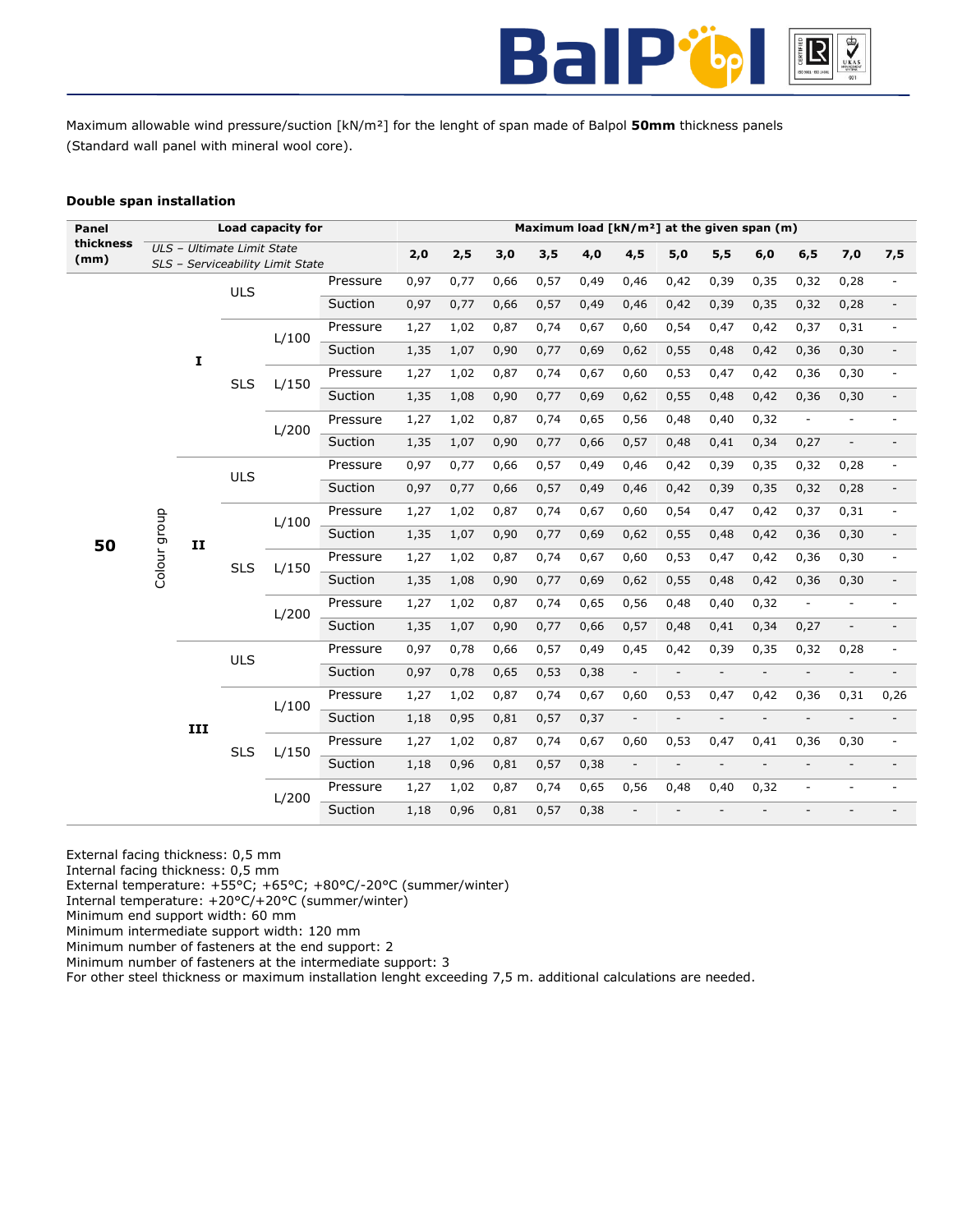

Maximum allowable wind pressure/suction [kN/m²] for the lenght of span made of Balpol **80mm** thickness panels (Standard wall panel with mineral wool core).

# **Single span installation**

| Panel             |                    |     |                            | Load capacity for                |          |      |      |      |      |      |      |                |                          | Maximum load [kN/m <sup>2</sup> ] at the given span (m) |                          |                          |                          |
|-------------------|--------------------|-----|----------------------------|----------------------------------|----------|------|------|------|------|------|------|----------------|--------------------------|---------------------------------------------------------|--------------------------|--------------------------|--------------------------|
| thickness<br>(mm) |                    |     | ULS - Ultimate Limit State | SLS - Serviceability Limit State |          | 2,0  | 2,5  | 3,0  | 3,5  | 4,0  | 4,5  | 5,0            | 5,5                      | 6,0                                                     | 6, 5                     | 7,0                      | 7,5                      |
|                   |                    |     |                            |                                  | Pressure | 1,55 | 1,24 | 1,04 | 0,90 | 0,78 | 0,70 | 0,64           | 0,58                     | 0,52                                                    | 0,47                     | 0,41                     | 0,36                     |
|                   |                    |     | <b>ULS</b>                 |                                  | Suction  | 1,55 | 1,24 | 1,04 | 0,90 | 0,78 | 0,70 | 0,64           | 0,58                     | 0,52                                                    | 0,47                     | 0,43                     | 0,38                     |
|                   |                    |     |                            |                                  | Pressure | 2,90 | 2,32 | 1,93 | 1,66 | 1,45 | 1,29 | 1,14           | 0,99                     | 0,78                                                    | 0,63                     | 0,49                     | 0,41                     |
|                   |                    |     |                            | L/100                            | Suction  | 2,90 | 2,32 | 1,93 | 1,66 | 1,45 | 1,30 | 1,14           | 0,99                     | 0,80                                                    | 0,66                     | 0,54                     | 0,45                     |
|                   |                    | I   |                            |                                  | Pressure | 2,90 | 2,32 | 1,93 | 1,66 | 1,35 | 0,99 | 0,73           | 0,55                     | 0,40                                                    | 0,26                     | ä,                       |                          |
|                   |                    |     | <b>SLS</b>                 | L/150                            | Suction  | 2,90 | 2,32 | 1,93 | 1,66 | 1,39 | 1,07 | 0,83           | 0,65                     | 0,49                                                    | 0,41                     | 0,32                     |                          |
|                   |                    |     |                            |                                  | Pressure | 2,90 | 2,32 | 1,82 | 1,26 | 0,88 | 0,58 | 0,35           | $\overline{\phantom{a}}$ | ٠                                                       | ÷                        | ä,                       | $\overline{a}$           |
|                   |                    |     |                            | L/200                            | Suction  | 2,90 | 2,32 | 1,88 | 1,39 | 1,01 | 0,74 | 0,56           | 0,41                     | 0,29                                                    | ÷,                       | $\overline{\phantom{a}}$ |                          |
|                   |                    |     |                            |                                  | Pressure | 1,55 | 1,24 | 1,04 | 0,90 | 0,78 | 0,70 | 0,64           | 0,58                     | 0,52                                                    | 0,47                     | 0,41                     | 0,36                     |
|                   |                    |     | <b>ULS</b>                 |                                  | Suction  | 1,55 | 1,24 | 1,04 | 0,90 | 0,78 | 0,70 | 0,64           | 0,58                     | 0,52                                                    | 0,47                     | 0,43                     | 0,38                     |
|                   | Colour group<br>80 |     |                            |                                  | Pressure | 2,90 | 2,32 | 1,93 | 1,66 | 1,45 | 1,29 | 1,14           | 0,99                     | 0,78                                                    | 0,63                     | 0,49                     | 0,41                     |
|                   |                    | II  |                            | L/100                            | Suction  | 2,90 | 2,32 | 1,93 | 1,66 | 1,45 | 1,30 | 1,14           | 0,99                     | 0,80                                                    | 0,66                     | 0,54                     | 0,45                     |
|                   |                    |     | <b>SLS</b>                 | L/150                            | Pressure | 2,90 | 2,32 | 1,93 | 1,66 | 1,35 | 0,99 | 0,73           | 0,55                     | 0,40                                                    | 0,26                     |                          |                          |
|                   |                    |     |                            |                                  | Suction  | 2,90 | 2,32 | 1,93 | 1,66 | 1,39 | 1,07 | 0,83           | 0,65                     | 0,49                                                    | 0,41                     | 0,32                     |                          |
|                   |                    |     |                            |                                  | Pressure | 2,90 | 2,32 | 1,82 | 1,26 | 0,88 | 0,58 | 0,35           | $\overline{\phantom{a}}$ | $\overline{\phantom{a}}$                                | ÷.                       | ä,                       |                          |
|                   |                    |     |                            | L/200                            | Suction  | 2,90 | 2,32 | 1,88 | 1,39 | 1,01 | 0,74 | 0,56           | 0,41                     | 0,29                                                    | $\overline{\phantom{0}}$ | $\overline{\phantom{m}}$ | $\overline{\phantom{a}}$ |
|                   |                    |     | <b>ULS</b>                 |                                  | Pressure | 1,55 | 1,24 | 1,04 | 0,90 | 0,78 | 0,70 | 0,64           | 0,58                     | 0,52                                                    | 0,47                     | 0,41                     | 0,36                     |
|                   |                    |     |                            |                                  | Suction  | 1,55 | 1,24 | 1,04 | 0,90 | 0,78 | 0,71 | 0,64           | 0,58                     | 0,52                                                    | 0,43                     | 0,32                     |                          |
|                   |                    |     |                            | L/100                            | Pressure | 2,90 | 2,32 | 1,93 | 1,66 | 1,45 | 1,29 | 1,14           | 0,99                     | 0,78                                                    | 0,63                     | 0,49                     | 0,41                     |
|                   |                    | III |                            |                                  | Suction  | 2,90 | 2,32 | 1,93 | 1,66 | 1,45 | 1,29 | 1,10           | 0,88                     | 0,66                                                    | 0,47                     | 0,34                     |                          |
|                   |                    |     | <b>SLS</b>                 | L/150                            | Pressure | 2,90 | 2,32 | 1,93 | 1,66 | 1,35 | 0,99 | 0,73           | 0,55                     | 0,38                                                    | ÷,                       |                          |                          |
|                   |                    |     |                            |                                  | Suction  | 2,90 | 2,32 | 1,93 | 1,60 | 1,15 | 0,72 | 0,42           | $\overline{\phantom{a}}$ | $\overline{a}$                                          |                          |                          |                          |
|                   |                    |     |                            | L/200                            | Pressure | 2,90 | 2,32 | 1,82 | 1,26 | 0,88 | 0,58 | $\blacksquare$ | $\sim$                   | ٠                                                       | ٠                        | $\overline{a}$           | $\overline{\phantom{a}}$ |
|                   |                    |     |                            |                                  | Suction  | 2,90 | 2,32 | 1,56 | 0,85 | 0,40 |      |                |                          |                                                         |                          |                          |                          |

External facing thickness: 0,5 mm

Internal facing thickness: 0,5 mm

External temperature: +55°C; +65°C; +80°C/-20°C (summer/winter)

Internal temperature: +20°C/+20°C (summer/winter)

Minimum end support width: 60 mm

Minimum intermediate support width: 120 mm Minimum number of fasteners at the end support: 2

Minimum number of fasteners at the intermediate support: 3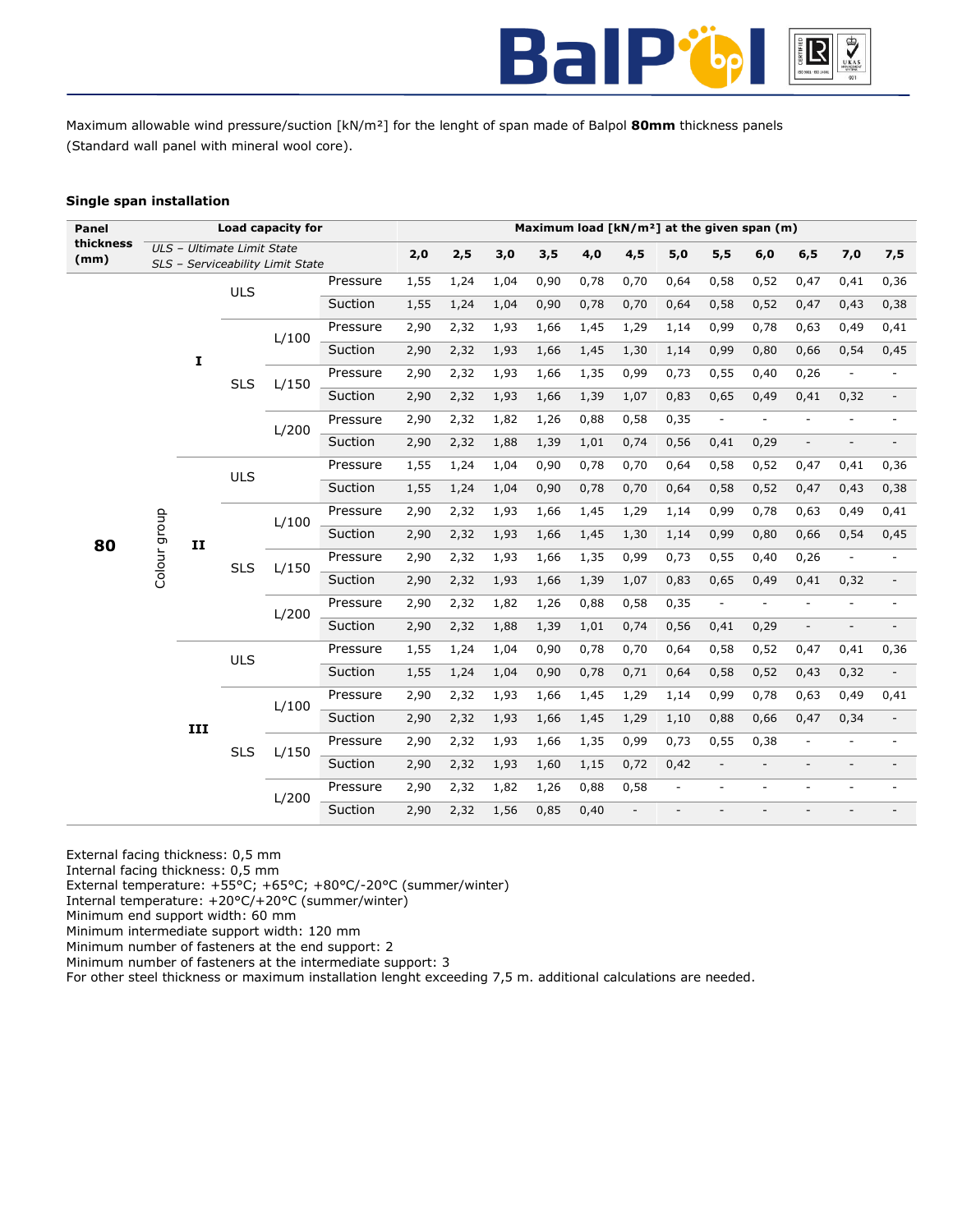

Maximum allowable wind pressure/suction [kN/m²] for the lenght of span made of Balpol **80mm** thickness panels (Standard wall panel with mineral wool core).

# **Double span installation**

| Panel             |                          |            |                            | Load capacity for                |          |      |      |      |      |      |      |      |      | Maximum load [kN/m <sup>2</sup> ] at the given span (m) |                |                |                |
|-------------------|--------------------------|------------|----------------------------|----------------------------------|----------|------|------|------|------|------|------|------|------|---------------------------------------------------------|----------------|----------------|----------------|
| thickness<br>(mm) |                          |            | ULS - Ultimate Limit State | SLS - Serviceability Limit State |          | 2,0  | 2,5  | 3,0  | 3,5  | 4,0  | 4,5  | 5,0  | 5,5  | 6,0                                                     | 6, 5           | 7,0            | 7,5            |
|                   |                          |            | <b>ULS</b>                 |                                  | Pressure | 1,55 | 1,24 | 1,04 | 0,90 | 0,78 | 0,70 | 0,64 | 0,58 | 0,52                                                    | 0,47           | 0,44           | 0,40           |
|                   |                          |            |                            |                                  | Suction  | 1,55 | 1,24 | 1,04 | 0,90 | 0,78 | 0,70 | 0,64 | 0,58 | 0,52                                                    | 0,47           | 0,44           | 0,40           |
|                   |                          |            |                            |                                  | Pressure | 2,18 | 1,72 | 1,43 | 1,22 | 1,07 | 0,96 | 0,87 | 0,79 | 0,69                                                    | 0,59           | 0,49           | 0,45           |
|                   |                          |            |                            | L/100                            | Suction  | 2,27 | 1,78 | 1,48 | 1,26 | 1,11 | 0,98 | 0,88 | 0,79 | 0,68                                                    | 0,57           | 0,48           | 0,43           |
|                   |                          | I          |                            |                                  | Pressure | 2,18 | 1,72 | 1,43 | 1,22 | 1,07 | 0,96 | 0,87 | 0,79 | 0,69                                                    | 0,59           | 0,50           | 0,44           |
|                   |                          |            | <b>SLS</b>                 | L/150                            | Suction  | 2,27 | 1,78 | 1,47 | 1,26 | 1,11 | 0,98 | 0,88 | 0,78 | 0,68                                                    | 0,57           | 0,48           | 0,43           |
|                   |                          |            |                            |                                  | Pressure | 2,18 | 1,72 | 1,43 | 1,22 | 1,07 | 0,96 | 0,87 | 0,78 | 0,68                                                    | 0,58           | 0,49           | 0,43           |
|                   |                          |            |                            | L/200                            | Suction  | 2,27 | 1,78 | 1,47 | 1,26 | 1,11 | 0,98 | 0,88 | 0,79 | 0,68                                                    | 0,57           | 0,48           | 0,43           |
|                   |                          |            |                            |                                  | Pressure | 1,55 | 1,24 | 1,04 | 0,90 | 0,78 | 0,70 | 0,64 | 0,58 | 0,52                                                    | 0,47           | 0,44           | 0,40           |
|                   | Colour group<br>80<br>II | <b>ULS</b> |                            | Suction                          | 1,55     | 1,24 | 1,04 | 0,90 | 0,78 | 0,70 | 0,64 | 0,58 | 0,52 | 0,47                                                    | 0,44           | 0,40           |                |
|                   |                          |            |                            | Pressure                         | 2,18     | 1,72 | 1,43 | 1,22 | 1,07 | 0,96 | 0,87 | 0,79 | 0,69 | 0,59                                                    | 0,49           | 0,45           |                |
|                   |                          |            |                            | L/100                            | Suction  | 2,27 | 1,78 | 1,48 | 1,26 | 1,11 | 0,98 | 0,88 | 0,79 | 0,68                                                    | 0,57           | 0,48           | 0,43           |
|                   |                          |            |                            |                                  | Pressure | 2,18 | 1,72 | 1,43 | 1,22 | 1,07 | 0,96 | 0,87 | 0,79 | 0,69                                                    | 0,59           | 0,50           | 0,44           |
|                   |                          |            | <b>SLS</b>                 | L/150                            | Suction  | 2,27 | 1,78 | 1,47 | 1,26 | 1,11 | 0,98 | 0,88 | 0,78 | 0,68                                                    | 0,57           | 0,48           | 0,43           |
|                   |                          |            |                            |                                  | Pressure | 2,18 | 1,72 | 1,43 | 1,22 | 1,07 | 0,96 | 0,87 | 0,78 | 0,68                                                    | 0,58           | 0,49           | 0,43           |
|                   |                          |            |                            | L/200                            | Suction  | 2,27 | 1,78 | 1,47 | 1,26 | 1,11 | 0,98 | 0,88 | 0,79 | 0,68                                                    | 0,57           | 0,48           | 0,43           |
|                   |                          |            | <b>ULS</b>                 |                                  | Pressure | 1,55 | 1,24 | 1,04 | 0,90 | 0,78 | 0,70 | 0,64 | 0,58 | 0,52                                                    | 0,47           | 0,44           | 0,40           |
|                   |                          |            |                            |                                  | Suction  | 1,55 | 1,24 | 1,04 | 0,90 | 0,77 | 0,54 | 0,39 | 0,27 | $\overline{\phantom{a}}$                                |                | $\overline{a}$ |                |
|                   |                          |            |                            |                                  | Pressure | 2,18 | 1,72 | 1,43 | 1,22 | 1,07 | 0,96 | 0,87 | 0,79 | 0,69                                                    | 0,59           | 0,49           | 0,44           |
|                   |                          | III        |                            | L/100                            | Suction  | 2,04 | 1,61 | 1,35 | 1,12 | 0,82 | 0,54 | 0,39 | 0,26 | $\overline{\phantom{a}}$                                | $\blacksquare$ | $\overline{a}$ | $\overline{a}$ |
|                   |                          |            |                            |                                  | Pressure | 2,18 | 1,72 | 1,43 | 1,22 | 1,07 | 0,96 | 0,87 | 0,79 | 0,69                                                    | 0,59           | 0,49           | 0,45           |
|                   |                          |            | <b>SLS</b>                 | L/150                            | Suction  | 2,04 | 1,61 | 1,34 | 1,12 | 0,82 | 0,54 | 0,39 | 0,27 | $\overline{\phantom{a}}$                                |                |                |                |
|                   |                          |            |                            |                                  | Pressure | 2,18 | 1,72 | 1,43 | 1,22 | 1,07 | 0,96 | 0,87 | 0,78 | 0,68                                                    | 0,58           | 0,49           | 0,43           |
|                   |                          |            |                            | L/200                            | Suction  | 2,04 | 1,61 | 1,35 | 1,12 | 0,82 | 0,54 | 0,39 | 0,27 |                                                         |                |                |                |

External facing thickness: 0,5 mm

Internal facing thickness: 0,5 mm

External temperature: +55°C; +65°C; +80°C/-20°C (summer/winter)

Internal temperature: +20°C/+20°C (summer/winter)

Minimum end support width: 60 mm

Minimum intermediate support width: 120 mm Minimum number of fasteners at the end support: 2

Minimum number of fasteners at the intermediate support: 3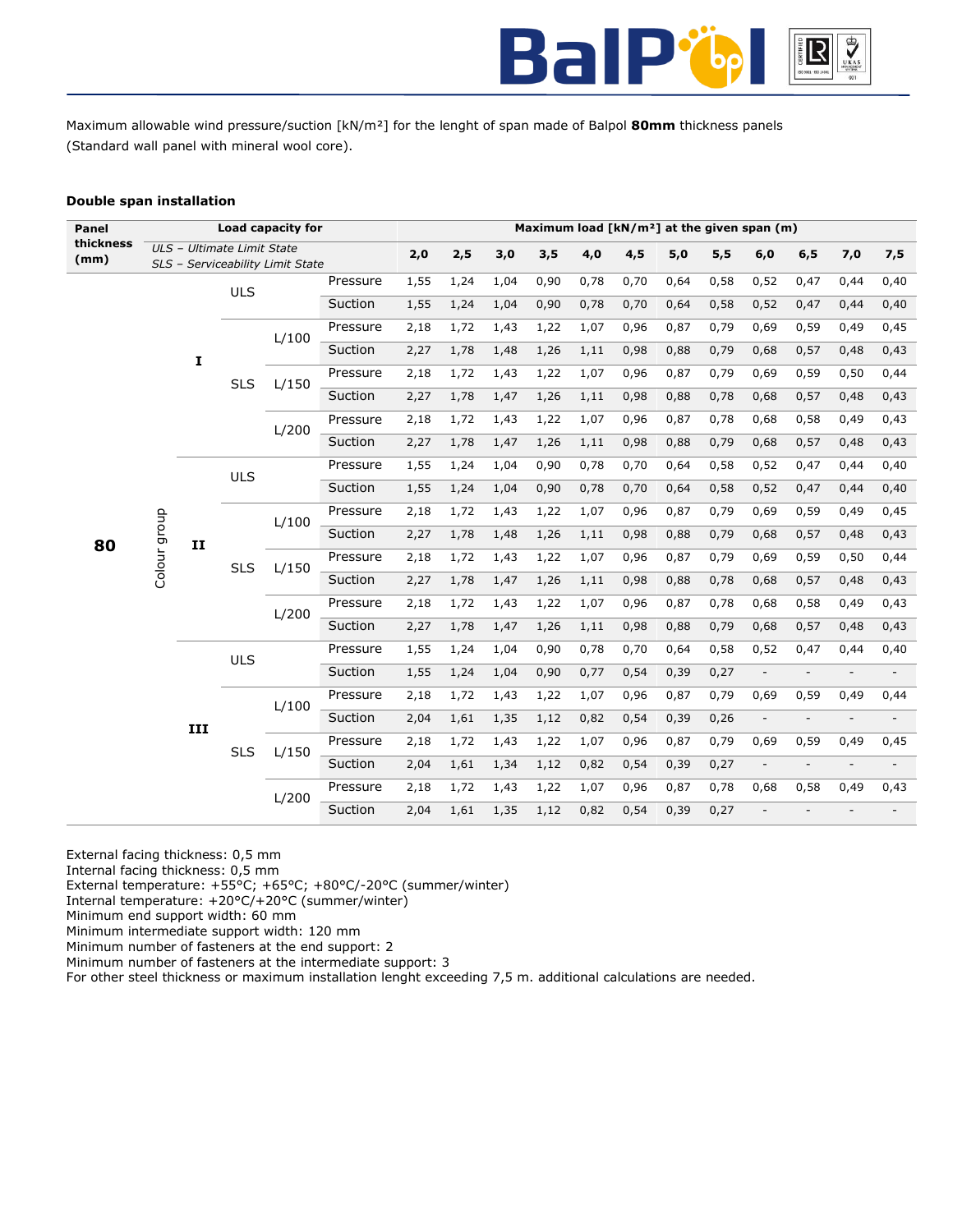

Maximum allowable wind pressure/suction [kN/m²] for the lenght of span made of Balpol **100mm** thickness panels (Standard wall panel with mineral wool core).

# **Single span installation**

| Panel             |                           |     |                            | Load capacity for                |          |      |      |      |      |      |      |      |      | Maximum load $[kN/m^2]$ at the given span (m) |                          |                          |                          |
|-------------------|---------------------------|-----|----------------------------|----------------------------------|----------|------|------|------|------|------|------|------|------|-----------------------------------------------|--------------------------|--------------------------|--------------------------|
| thickness<br>(mm) |                           |     | ULS - Ultimate Limit State |                                  |          | 2,0  | 2,5  | 3,0  | 3,5  | 4,0  | 4,5  | 5,0  | 5,5  | 6,0                                           | 6, 5                     | 7,0                      | 7,5                      |
|                   |                           |     |                            | SLS - Serviceability Limit State | Pressure | 1,94 | 1,55 | 1,30 | 1,12 | 0,97 | 0,88 | 0,78 | 0,71 | 0,66                                          | 0,61                     | 0,55                     | 0,50                     |
|                   |                           |     | <b>ULS</b>                 |                                  |          |      |      |      |      |      |      |      |      |                                               |                          |                          |                          |
|                   |                           |     |                            |                                  | Suction  | 1,94 | 1,55 | 1,30 | 1,12 | 0,97 | 0,88 | 0,78 | 0,72 | 0,67                                          | 0,62                     | 0,57                     | 0,52                     |
|                   |                           |     |                            | L/100                            | Pressure | 3,63 | 2,90 | 2,42 | 2,07 | 1,82 | 1,62 | 1,45 | 1,32 | 1,16                                          | 0,97                     | 0,80                     | 0,66                     |
|                   |                           | I   |                            |                                  | Suction  | 3,63 | 2,90 | 2,42 | 2,07 | 1,82 | 1,62 | 1,45 | 1,32 | 1,16                                          | 0,97                     | 0,81                     | 0,68                     |
|                   |                           |     | <b>SLS</b>                 | L/150                            | Pressure | 3,63 | 2,90 | 2,42 | 2,08 | 1,81 | 1,52 | 1,18 | 0,91 | 0,71                                          | 0,57                     | 0,44                     | 0,33                     |
|                   |                           |     |                            |                                  | Suction  | 3,63 | 2,90 | 2,42 | 2,07 | 1,81 | 1,52 | 1,21 | 0,97 | 0,79                                          | 0,64                     | 0,51                     | 0,43                     |
|                   |                           |     |                            |                                  | Pressure | 3,63 | 2,90 | 2,42 | 1,93 | 1,40 | 1,04 | 0,77 | 0,55 | 0,38                                          | $\overline{\phantom{a}}$ |                          | $\overline{\phantom{a}}$ |
|                   |                           |     |                            | L/200                            | Suction  | 3,63 | 2,90 | 2,42 | 1,94 | 1,48 | 1,15 | 0,89 | 0,69 | 0,53                                          | 0,43                     | 0,33                     |                          |
|                   |                           |     |                            |                                  | Pressure | 1,94 | 1,55 | 1,30 | 1,12 | 0,97 | 0,88 | 0,78 | 0,71 | 0,66                                          | 0,61                     | 0,55                     | 0,50                     |
|                   |                           |     | ULS                        |                                  | Suction  | 1,94 | 1,55 | 1,30 | 1,12 | 0,97 | 0,88 | 0,78 | 0,72 | 0,67                                          | 0,62                     | 0,57                     | 0,52                     |
|                   | Colour group<br>100<br>II |     |                            | Pressure                         | 3,63     | 2,90 | 2,42 | 2,07 | 1,82 | 1,62 | 1,45 | 1,32 | 1,16 | 0,97                                          | 0,80                     | 0,66                     |                          |
|                   |                           |     |                            | L/100                            | Suction  | 3,63 | 2,90 | 2,42 | 2,07 | 1,82 | 1,62 | 1,45 | 1,32 | 1,16                                          | 0,97                     | 0,81                     | 0,68                     |
|                   |                           |     |                            |                                  | Pressure | 3,63 | 2,90 | 2,42 | 2,08 | 1,81 | 1,52 | 1,18 | 0,91 | 0,71                                          | 0,57                     | 0,44                     | 0,33                     |
|                   |                           |     | <b>SLS</b>                 | L/150                            | Suction  | 3,63 | 2,90 | 2,42 | 2,07 | 1,81 | 1,52 | 1,21 | 0,97 | 0,79                                          | 0,64                     | 0,51                     | 0,43                     |
|                   |                           |     |                            |                                  |          |      |      |      |      |      |      |      | 0,55 |                                               | $\overline{\phantom{a}}$ | ä,                       |                          |
|                   |                           |     |                            | L/200                            | Pressure | 3,63 | 2,90 | 2,42 | 1,93 | 1,40 | 1,04 | 0,77 |      | 0,38                                          |                          |                          |                          |
|                   |                           |     |                            |                                  | Suction  | 3,63 | 2,90 | 2,42 | 1,94 | 1,48 | 1,15 | 0,89 | 0,69 | 0,53                                          | 0,43                     | 0,33                     | $\overline{\phantom{a}}$ |
|                   |                           |     | <b>ULS</b>                 |                                  | Pressure | 1,94 | 1,55 | 1,30 | 1,12 | 0,97 | 0,88 | 0,78 | 0,71 | 0,66                                          | 0,60                     | 0,55                     | 0,50                     |
|                   |                           |     |                            |                                  | Suction  | 1,94 | 1,55 | 1,30 | 1,12 | 0,97 | 0,88 | 0,78 | 0,72 | 0,67                                          | 0,62                     | 0,57                     | 0,52                     |
|                   |                           |     |                            | L/100                            | Pressure | 3,63 | 2,90 | 2,42 | 2,07 | 1,82 | 1,62 | 1,45 | 1,33 | 1,16                                          | 0,97                     | 0,80                     | 0,66                     |
|                   |                           | III |                            |                                  | Suction  | 3,63 | 2,90 | 2,42 | 2,07 | 1,81 | 1,62 | 1,45 | 1,32 | 1,11                                          | 0,88                     | 0,70                     | 0,56                     |
|                   |                           |     | <b>SLS</b>                 | L/150                            | Pressure | 3,63 | 2,90 | 2,42 | 2,07 | 1,81 | 1,52 | 1,18 | 0,91 | 0,71                                          | 0,56                     | 0,44                     | 0,33                     |
|                   |                           |     |                            |                                  | Suction  | 3,63 | 2,90 | 2,42 | 2,07 | 1,79 | 1,36 | 1,01 | 0,69 | 0,45                                          | 0,28                     | $\blacksquare$           |                          |
|                   |                           |     |                            |                                  | Pressure | 3,63 | 2,90 | 2,42 | 1,93 | 1,40 | 1,04 | 0,77 | 0,55 | 0,27                                          | $\blacksquare$           | $\overline{\phantom{a}}$ | $\overline{\phantom{a}}$ |
|                   |                           |     |                            | L/200                            | Suction  | 3,63 | 2,90 | 2,37 | 1,68 | 1,11 | 0,66 | 0,35 |      |                                               |                          |                          |                          |

External facing thickness: 0,5 mm

Internal facing thickness: 0,5 mm

External temperature: +55°C; +65°C; +80°C/-20°C (summer/winter)

Internal temperature: +20°C/+20°C (summer/winter)

Minimum end support width: 60 mm

Minimum intermediate support width: 120 mm Minimum number of fasteners at the end support: 2

Minimum number of fasteners at the intermediate support: 3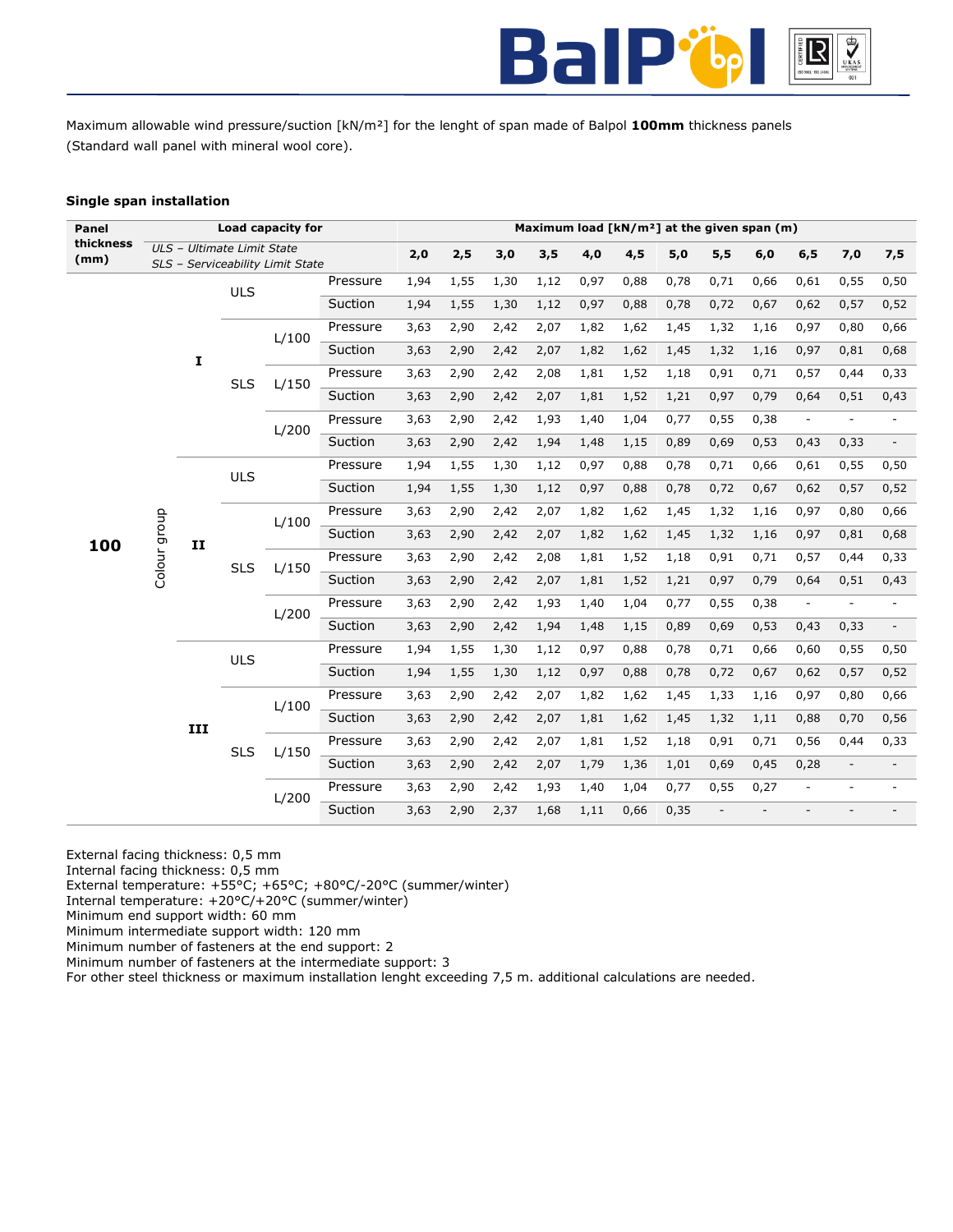

Maximum allowable wind pressure/suction [kN/m²] for the lenght of span made of Balpol **100mm** thickness panels (Standard wall panel with mineral wool core).

# **Double span installation**

| Panel             |                           |     |                            | Load capacity for                |          |      |      |      |      |      |      |      |      | Maximum load $[kN/m^2]$ at the given span (m) |                          |                          |                          |
|-------------------|---------------------------|-----|----------------------------|----------------------------------|----------|------|------|------|------|------|------|------|------|-----------------------------------------------|--------------------------|--------------------------|--------------------------|
| thickness<br>(mm) |                           |     | ULS - Ultimate Limit State |                                  |          | 2,0  | 2,5  | 3,0  | 3,5  | 4,0  | 4,5  | 5,0  | 5,5  | 6,0                                           | 6, 5                     | 7,0                      | 7,5                      |
|                   |                           |     |                            | SLS - Serviceability Limit State | Pressure | 1,94 | 1,55 | 1,30 | 1,12 | 0,97 | 0,88 | 0,78 | 0,71 | 0,66                                          | 0,61                     | 0,55                     | 0,50                     |
|                   |                           |     | <b>ULS</b>                 |                                  |          |      |      |      |      |      |      |      |      |                                               |                          |                          |                          |
|                   |                           |     |                            |                                  | Suction  | 1,94 | 1,55 | 1,30 | 1,12 | 0,97 | 0,88 | 0,78 | 0,71 | 0,66                                          | 0,61                     | 0,55                     | 0,50                     |
|                   |                           |     |                            | L/100                            | Pressure | 2,82 | 2,20 | 1,82 | 1,55 | 1,36 | 1,21 | 1,09 | 0,98 | 0,86                                          | 0,75                     | 0,65                     | 0,55                     |
|                   |                           | I   |                            |                                  | Suction  | 2,92 | 2,28 | 1,88 | 1,61 | 1,40 | 1,24 | 1,12 | 1,01 | 0,86                                          | 0,72                     | 0,62                     | 0,52                     |
|                   |                           |     | <b>SLS</b>                 | L/150                            | Pressure | 2,82 | 2,20 | 1,82 | 1,55 | 1,36 | 1,21 | 1,09 | 0,98 | 0,86                                          | 0,75                     | 0,65                     | 0,55                     |
|                   |                           |     |                            |                                  | Suction  | 2,92 | 2,28 | 1,88 | 1,60 | 1,40 | 1,23 | 1,12 | 1,01 | 0,86                                          | 0,72                     | 0,62                     | 0,52                     |
|                   |                           |     |                            | L/200                            | Pressure | 2,82 | 2,20 | 1,82 | 1,55 | 1,36 | 1,21 | 1,09 | 0,98 | 0,86                                          | 0,75                     | 0,65                     | 0,55                     |
|                   |                           |     |                            |                                  | Suction  | 2,92 | 2,28 | 1,88 | 1,60 | 1,40 | 1,23 | 1,12 | 1,01 | 0,86                                          | 0,72                     | 0,62                     | 0,52                     |
|                   |                           |     | <b>ULS</b>                 |                                  | Pressure | 1,94 | 1,55 | 1,30 | 1,12 | 0,97 | 0,88 | 0,78 | 0,71 | 0,66                                          | 0,61                     | 0,55                     | 0,50                     |
|                   | Colour group<br>100<br>II |     |                            | Suction                          | 1,94     | 1,55 | 1,30 | 1,12 | 0,97 | 0,88 | 0,78 | 0,71 | 0,66 | 0,61                                          | 0,55                     | 0,50                     |                          |
|                   |                           |     | L/100                      | Pressure                         | 2,82     | 2,20 | 1,82 | 1,55 | 1,36 | 1,21 | 1,09 | 0,98 | 0,86 | 0,75                                          | 0,65                     | 0,55                     |                          |
|                   |                           |     |                            |                                  | Suction  | 2,92 | 2,28 | 1,88 | 1,61 | 1,40 | 1,24 | 1,12 | 1,01 | 0,86                                          | 0,72                     | 0,62                     | 0,52                     |
|                   |                           |     | <b>SLS</b>                 | L/150                            | Pressure | 2,82 | 2,20 | 1,82 | 1,55 | 1,36 | 1,21 | 1,09 | 0,98 | 0,86                                          | 0,75                     | 0,65                     | 0,55                     |
|                   |                           |     |                            |                                  | Suction  | 2,92 | 2,28 | 1,88 | 1,60 | 1,40 | 1,23 | 1,12 | 1,01 | 0,86                                          | 0,72                     | 0,62                     | 0,52                     |
|                   |                           |     |                            | L/200                            | Pressure | 2,82 | 2,20 | 1,82 | 1,55 | 1,36 | 1,21 | 1,09 | 0,98 | 0,86                                          | 0,75                     | 0,65                     | 0,55                     |
|                   |                           |     |                            |                                  | Suction  | 2,92 | 2,28 | 1,88 | 1,60 | 1,40 | 1,23 | 1,12 | 1,01 | 0,86                                          | 0,72                     | 0,62                     | 0,52                     |
|                   |                           |     | <b>ULS</b>                 |                                  | Pressure | 1,94 | 1,55 | 1,30 | 1,12 | 0,97 | 0,88 | 0,78 | 0,71 | 0,66                                          | 0,61                     | 0,55                     | 0,50                     |
|                   |                           |     |                            |                                  | Suction  | 1,94 | 1,55 | 1,30 | 1,12 | 0,95 | 0,78 | 0,55 | 0,41 | 0,30                                          | $\overline{\phantom{0}}$ | $\overline{\phantom{m}}$ | $\overline{\phantom{a}}$ |
|                   |                           |     |                            | L/100                            | Pressure | 2,82 | 2,20 | 1,82 | 1,55 | 1,36 | 1,21 | 1,09 | 0,98 | 0,86                                          | 0,75                     | 0,65                     | 0,55                     |
|                   |                           | III |                            |                                  | Suction  | 2,65 | 2,08 | 1,72 | 1,47 | 1,24 | 0,81 | 0,55 | 0,41 | 0,30                                          |                          | $\overline{a}$           |                          |
|                   |                           |     | <b>SLS</b>                 | L/150                            | Pressure | 2,82 | 2,20 | 1,82 | 1,55 | 1,36 | 1,21 | 1,09 | 0,98 | 0,86                                          | 0,75                     | 0,65                     | 0,55                     |
|                   |                           |     |                            |                                  | Suction  | 2,65 | 2,08 | 1,72 | 1,46 | 1,24 | 0,81 | 0,55 | 0,41 | 0,30                                          | $\overline{a}$           |                          |                          |
|                   |                           |     |                            | L/200                            | Pressure | 2,82 | 2,20 | 1,82 | 1,55 | 1,36 | 1,21 | 1,09 | 0,98 | 0,86                                          | 0,75                     | 0,65                     | 0,55                     |
|                   |                           |     |                            |                                  | Suction  | 2,65 | 2,08 | 1,72 | 1,46 | 1,24 | 0,81 | 0,55 | 0,41 | 0,30                                          |                          |                          |                          |

External facing thickness: 0,5 mm

Internal facing thickness: 0,5 mm

External temperature: +55°C; +65°C; +80°C/-20°C (summer/winter)

Internal temperature: +20°C/+20°C (summer/winter)

Minimum end support width: 60 mm

Minimum intermediate support width: 120 mm

Minimum number of fasteners at the end support: 2 Minimum number of fasteners at the intermediate support: 3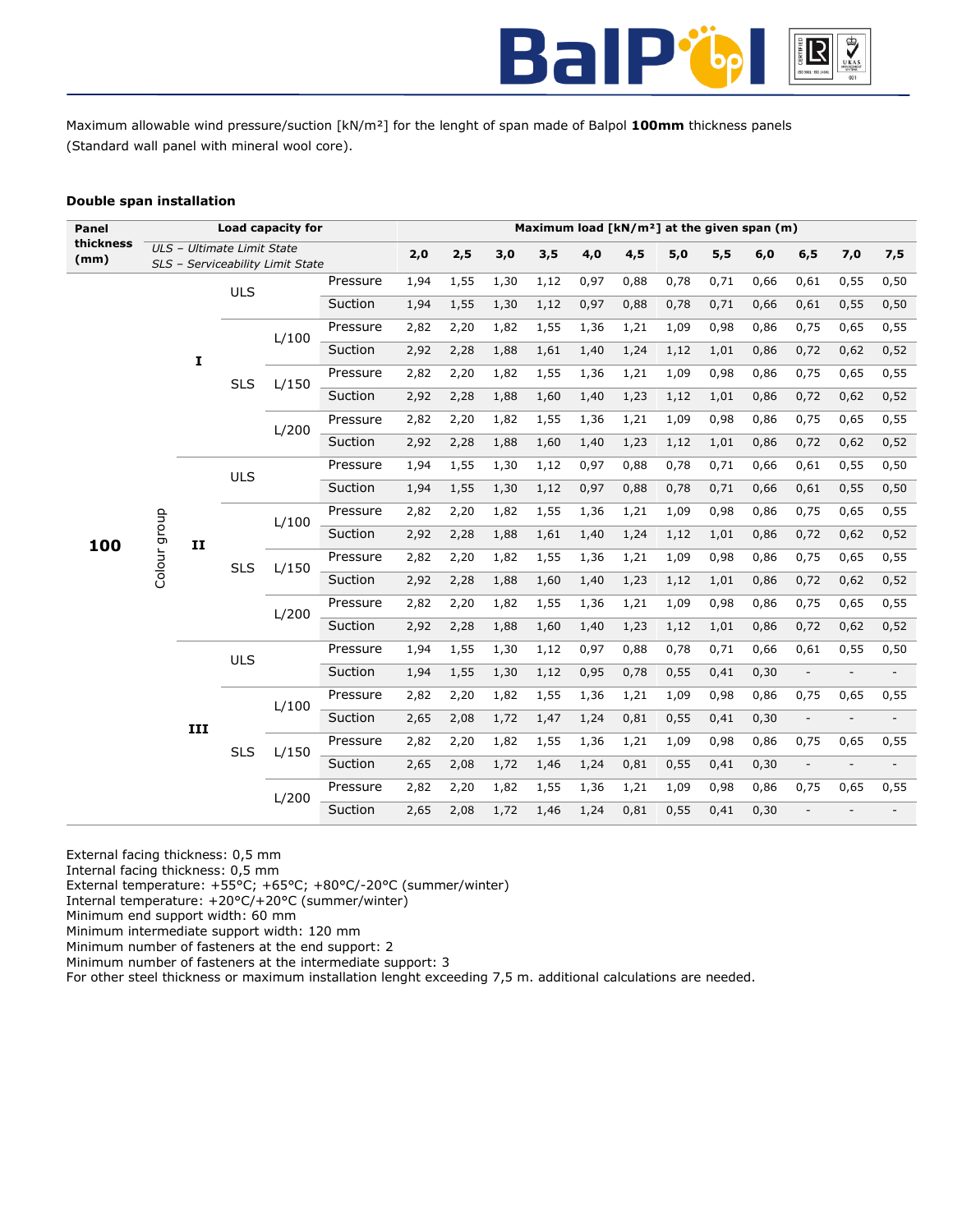

Maximum allowable wind pressure/suction [kN/m²] for the lenght of span made of Balpol **120mm** thickness panels (Standard wall panel with mineral wool core).

# **Single span installation**

| Panel             |                                      |            |                            | Load capacity for                |          |      |      |      |      |      |      |      |      | Maximum load [kN/m <sup>2</sup> ] at the given span (m) |      |      |                          |
|-------------------|--------------------------------------|------------|----------------------------|----------------------------------|----------|------|------|------|------|------|------|------|------|---------------------------------------------------------|------|------|--------------------------|
| thickness<br>(mm) |                                      |            | ULS - Ultimate Limit State | SLS - Serviceability Limit State |          | 2,0  | 2,5  | 3,0  | 3,5  | 4,0  | 4,5  | 5,0  | 5,5  | 6,0                                                     | 6, 5 | 7,0  | 7,5                      |
|                   |                                      |            | <b>ULS</b>                 |                                  | Pressure | 2,33 | 1,87 | 1,55 | 1,34 | 1,17 | 1,04 | 0,94 | 0,86 | 0,78                                                    | 0,71 | 0,65 | 0,59                     |
|                   |                                      |            |                            |                                  | Suction  | 2,33 | 1,87 | 1,55 | 1,34 | 1,17 | 1,04 | 0,94 | 0,86 | 0,78                                                    | 0,72 | 0,67 | 0,61                     |
|                   |                                      |            |                            |                                  | Pressure | 4,36 | 3,48 | 2,90 | 2,49 | 2,18 | 1,94 | 1,74 | 1,59 | 1,43                                                    | 1,26 | 1,06 | 0,90                     |
|                   |                                      |            |                            | L/100                            | Suction  | 4,36 | 3,48 | 2,90 | 2,49 | 2,18 | 1,94 | 1,74 | 1,59 | 1,43                                                    | 1,26 | 1,06 | 0,90                     |
|                   |                                      | I          |                            |                                  | Pressure | 4,36 | 3,47 | 2,90 | 2,49 | 2,18 | 1,88 | 1,52 | 1,23 | 0,99                                                    | 0,80 | 0,65 | 0,53                     |
|                   |                                      |            | <b>SLS</b>                 | L/150                            | Suction  | 4,36 | 3,47 | 2,90 | 2,49 | 2,18 | 1,88 | 1,52 | 1,24 | 1,02                                                    | 0,85 | 0,71 | 0,60                     |
|                   |                                      |            |                            |                                  | Pressure | 4,36 | 3,48 | 2,89 | 2,27 | 1,79 | 1,38 | 1,06 | 0,83 | 0,65                                                    | 0,49 | 0,37 |                          |
|                   |                                      |            |                            | L/200                            | Suction  | 4,36 | 3,48 | 2,89 | 2,27 | 1,79 | 1,42 | 1,14 | 0,92 | 0,74                                                    | 0,61 | 0,49 | 0,41                     |
|                   |                                      |            |                            |                                  | Pressure | 2,33 | 1,87 | 1,55 | 1,34 | 1,17 | 1,04 | 0,94 | 0,86 | 0,78                                                    | 0,71 | 0,65 | 0,59                     |
|                   | Colour group<br>120<br>$\mathbf{II}$ | <b>ULS</b> |                            | Suction                          | 2,33     | 1,87 | 1,55 | 1,34 | 1,17 | 1,04 | 0,94 | 0,86 | 0,78 | 0,72                                                    | 0,67 | 0,61 |                          |
|                   |                                      |            |                            | Pressure                         | 4,36     | 3,48 | 2,90 | 2,49 | 2,18 | 1,94 | 1,74 | 1,59 | 1,43 | 1,26                                                    | 1,06 | 0,90 |                          |
|                   |                                      |            |                            | L/100                            | Suction  | 4,36 | 3,48 | 2,90 | 2,49 | 2,18 | 1,94 | 1,74 | 1,59 | 1,43                                                    | 1,26 | 1,06 | 0,90                     |
|                   |                                      |            |                            |                                  | Pressure | 4,36 | 3,47 | 2,90 | 2,49 | 2,18 | 1,88 | 1,52 | 1,23 | 0,99                                                    | 0,80 | 0,65 | 0,53                     |
|                   |                                      |            | <b>SLS</b>                 | L/150                            | Suction  | 4,36 | 3,47 | 2,90 | 2,49 | 2,18 | 1,88 | 1,52 | 1,24 | 1,02                                                    | 0,85 | 0,71 | 0,60                     |
|                   |                                      |            |                            |                                  | Pressure | 4,36 | 3,48 | 2,89 | 2,27 | 1,79 | 1,38 | 1,06 | 0,83 | 0,65                                                    | 0,49 | 0,37 |                          |
|                   |                                      |            |                            | L/200                            | Suction  | 4,36 | 3,48 | 2,89 | 2,27 | 1,79 | 1,42 | 1,14 | 0,92 | 0,74                                                    | 0,61 | 0,49 | 0,41                     |
|                   |                                      |            | <b>ULS</b>                 |                                  | Pressure | 2,33 | 1,87 | 1,55 | 1,34 | 1,17 | 1,04 | 0,94 | 0,86 | 0,78                                                    | 0,71 | 0,65 | 0,59                     |
|                   |                                      |            |                            |                                  | Suction  | 2,33 | 1,87 | 1,55 | 1,34 | 1,17 | 1,04 | 0,94 | 0,86 | 0,78                                                    | 0,72 | 0,67 | 0,61                     |
|                   |                                      |            |                            | L/100                            | Pressure | 4,36 | 3,48 | 2,90 | 2,49 | 2,18 | 1,94 | 1,74 | 1,59 | 1,43                                                    | 1,26 | 1,06 | 0,90                     |
|                   |                                      | III        |                            |                                  | Suction  | 4,36 | 3,48 | 2,90 | 2,49 | 2,18 | 1,94 | 1,74 | 1,59 | 1,42                                                    | 1,23 | 1,00 | 0,83                     |
|                   |                                      |            | <b>SLS</b>                 | L/150                            | Pressure | 4,36 | 3,48 | 2,90 | 2,49 | 2,18 | 1,88 | 1,52 | 1,23 | 0,99                                                    | 0,80 | 0,65 | 0,53                     |
|                   |                                      |            |                            |                                  | Suction  | 4,36 | 3,48 | 2,90 | 2,49 | 2,17 | 1,81 | 1,40 | 1,09 | 0,84                                                    | 0,62 | 0,44 | 0,31                     |
|                   |                                      |            |                            | L/200                            | Pressure | 4,36 | 3,48 | 2,89 | 2,27 | 1,79 | 1,38 | 1,06 | 0,83 | 0,65                                                    | 0,48 | 0,32 | $\overline{\phantom{a}}$ |
|                   |                                      |            |                            |                                  | Suction  | 4,36 | 3,48 | 2,88 | 2,16 | 1,59 | 1,17 | 0,79 | 0,49 | 0,29                                                    |      |      |                          |

External facing thickness: 0,5 mm

Internal facing thickness: 0,5 mm

External temperature: +55°C; +65°C; +80°C/-20°C (summer/winter)

Internal temperature: +20°C/+20°C (summer/winter)

Minimum end support width: 60 mm

Minimum intermediate support width: 120 mm Minimum number of fasteners at the end support: 2

Minimum number of fasteners at the intermediate support: 3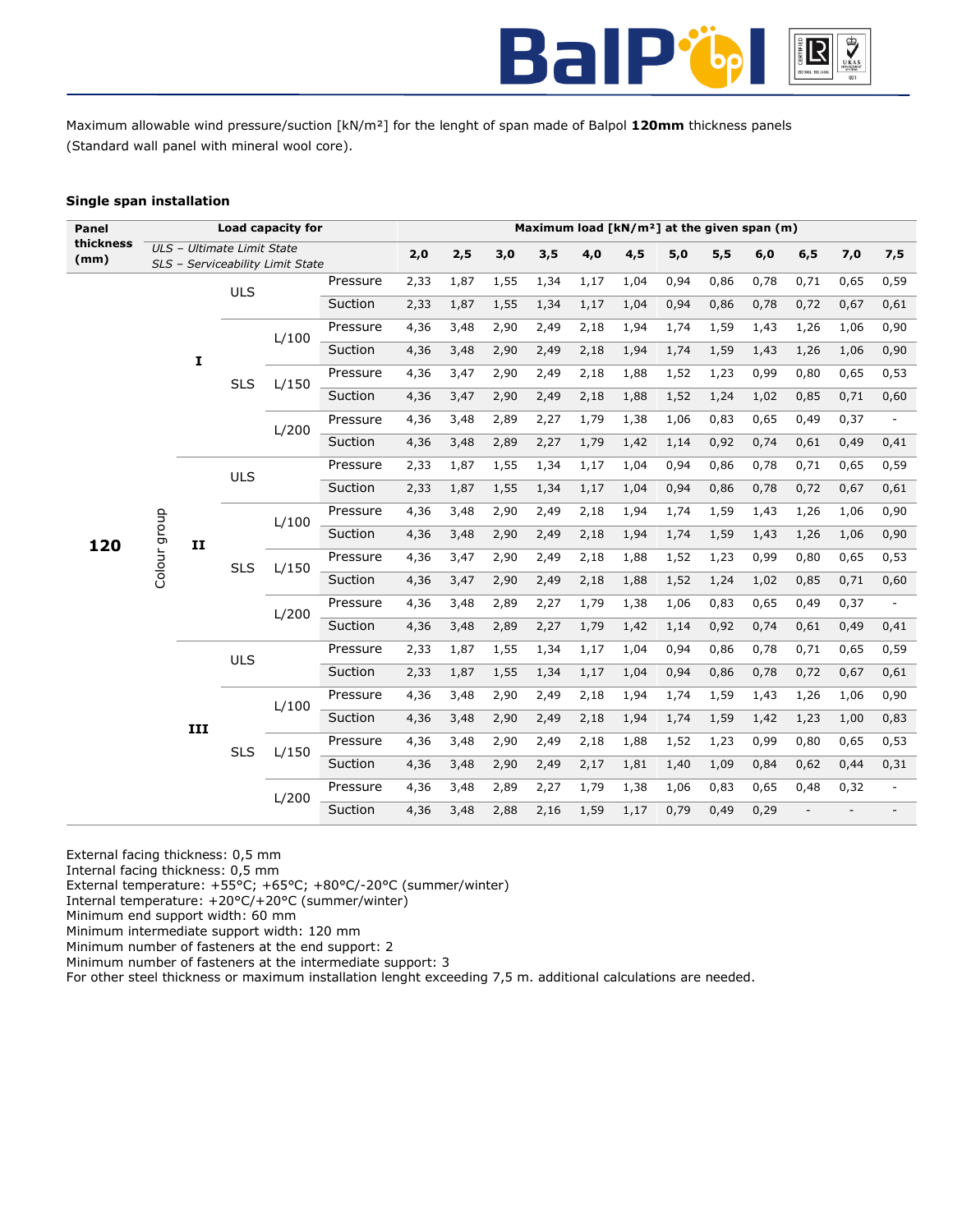

Maximum allowable wind pressure/suction [kN/m²] for the lenght of span made of Balpol **120mm** thickness panels (Standard wall panel with mineral wool core).

# **Double span installation**

| Panel             |                           |     |                            | Load capacity for                |          |      |      |      |      |      |      |      |      | Maximum load $[kN/m^2]$ at the given span $(m)$ |      |      |                          |
|-------------------|---------------------------|-----|----------------------------|----------------------------------|----------|------|------|------|------|------|------|------|------|-------------------------------------------------|------|------|--------------------------|
| thickness<br>(mm) |                           |     | ULS - Ultimate Limit State | SLS - Serviceability Limit State |          | 2,0  | 2,5  | 3,0  | 3,5  | 4,0  | 4,5  | 5,0  | 5,5  | 6,0                                             | 6, 5 | 7,0  | 7,5                      |
|                   |                           |     |                            |                                  | Pressure | 2,33 | 1,87 | 1,56 | 1,34 | 1,17 | 1,04 | 0,94 | 0,86 | 0,78                                            | 0,71 | 0,65 | 0,59                     |
|                   |                           |     | <b>ULS</b>                 |                                  | Suction  | 2,33 | 1,87 | 1,56 | 1,34 | 1,17 | 1,04 | 0,94 | 0,86 | 0,78                                            | 0,71 | 0,66 | 0,60                     |
|                   |                           |     |                            |                                  | Pressure | 3,53 | 2,75 | 2,25 | 1,92 | 1,67 | 1,47 | 1,33 | 1,20 | 1,08                                            | 0,96 | 0,80 | 0,69                     |
|                   |                           |     |                            | L/100                            | Suction  | 3,65 | 2,84 | 2,32 | 1,97 | 1,71 | 1,51 | 1,36 | 1,22 | 1,07                                            | 0,91 | 0,76 | 0,67                     |
|                   |                           | I   |                            |                                  | Pressure | 3,53 | 2,75 | 2,25 | 1,91 | 1,67 | 1,47 | 1,33 | 1,20 | 1,08                                            | 0,96 | 0,80 | 0,69                     |
|                   |                           |     | <b>SLS</b>                 | L/150                            | Suction  | 3,65 | 2,84 | 2,32 | 1,97 | 1,71 | 1,51 | 1,36 | 1,22 | 1,06                                            | 0,91 | 0,76 | 0,67                     |
|                   |                           |     |                            | L/200                            | Pressure | 3,53 | 2,75 | 2,25 | 1,91 | 1,67 | 1,47 | 1,33 | 1,20 | 1,08                                            | 0,96 | 0,80 | 0,69                     |
|                   |                           |     |                            |                                  | Suction  | 3,65 | 2,84 | 2,32 | 1,97 | 1,71 | 1,51 | 1,36 | 1,22 | 1,06                                            | 0,91 | 0,76 | 0,66                     |
|                   |                           |     | <b>ULS</b>                 |                                  | Pressure | 2,33 | 1,87 | 1,56 | 1,34 | 1,17 | 1,04 | 0,94 | 0,86 | 0,78                                            | 0,71 | 0,65 | 0,59                     |
|                   |                           |     |                            |                                  | Suction  | 2,33 | 1,87 | 1,56 | 1,34 | 1,17 | 1,04 | 0,94 | 0,86 | 0,78                                            | 0,71 | 0,66 | 0,60                     |
|                   | Colour group<br>120<br>II |     | L/100                      | Pressure                         | 3,53     | 2,75 | 2,25 | 1,92 | 1,67 | 1,47 | 1,33 | 1,20 | 1,08 | 0,96                                            | 0,80 | 0,69 |                          |
|                   |                           |     |                            |                                  | Suction  | 3,65 | 2,84 | 2,32 | 1,97 | 1,71 | 1,51 | 1,36 | 1,22 | 1,07                                            | 0,91 | 0,76 | 0,67                     |
|                   |                           |     | <b>SLS</b>                 | L/150                            | Pressure | 3,53 | 2,75 | 2,25 | 1,91 | 1,67 | 1,47 | 1,33 | 1,20 | 1,08                                            | 0,96 | 0,80 | 0,69                     |
|                   |                           |     |                            |                                  | Suction  | 3,65 | 2,84 | 2,32 | 1,97 | 1,71 | 1,51 | 1,36 | 1,22 | 1,06                                            | 0,91 | 0,76 | 0,67                     |
|                   |                           |     |                            | L/200                            | Pressure | 3,53 | 2,75 | 2,25 | 1,91 | 1,67 | 1,47 | 1,33 | 1,20 | 1,08                                            | 0,96 | 0,80 | 0,69                     |
|                   |                           |     |                            |                                  | Suction  | 3,65 | 2,84 | 2,32 | 1,97 | 1,71 | 1,51 | 1,36 | 1,22 | 1,06                                            | 0,91 | 0,76 | 0,66                     |
|                   |                           |     | <b>ULS</b>                 |                                  | Pressure | 2,33 | 1,87 | 1,55 | 1,34 | 1,17 | 1,04 | 0,94 | 0,86 | 0,78                                            | 0,71 | 0,65 | 0,59                     |
|                   |                           |     |                            |                                  | Suction  | 2,33 | 1,87 | 1,55 | 1,34 | 1,17 | 1,04 | 0,84 | 0,63 | 0,46                                            | 0,37 | 0,26 |                          |
|                   |                           |     |                            | L/100                            | Pressure | 3,53 | 2,75 | 2,25 | 1,91 | 1,67 | 1,47 | 1,33 | 1,20 | 1,08                                            | 0,96 | 0,80 | 0,69                     |
|                   |                           | III |                            |                                  | Suction  | 3,37 | 2,63 | 2,15 | 1,83 | 1,60 | 1,29 | 0,89 | 0,63 | 0,46                                            | 0,36 | 0,26 |                          |
|                   |                           |     | <b>SLS</b>                 | L/150                            | Pressure | 3,53 | 2,75 | 2,25 | 1,91 | 1,67 | 1,47 | 1,33 | 1,20 | 1,08                                            | 0,96 | 0,81 | 0,69                     |
|                   |                           |     |                            |                                  | Suction  | 3,37 | 2,63 | 2,15 | 1,83 | 1,60 | 1,29 | 0,89 | 0,63 | 0,46                                            | 0,36 | 0,26 | $\overline{\phantom{a}}$ |
|                   |                           |     |                            | L/200                            | Pressure | 3,53 | 2,75 | 2,25 | 1,91 | 1,67 | 1,47 | 1,33 | 1,20 | 1,08                                            | 0,95 | 0,81 | 0,69                     |
|                   |                           |     |                            |                                  | Suction  | 3,37 | 2,63 | 2,15 | 1,83 | 1,60 | 1,29 | 0,89 | 0,63 | 0,46                                            | 0,36 | 0,26 |                          |

External facing thickness: 0,5 mm

Internal facing thickness: 0,5 mm

External temperature: +55°C; +65°C; +80°C/-20°C (summer/winter)

Internal temperature: +20°C/+20°C (summer/winter)

Minimum end support width: 60 mm

Minimum intermediate support width: 120 mm Minimum number of fasteners at the end support: 2

Minimum number of fasteners at the intermediate support: 3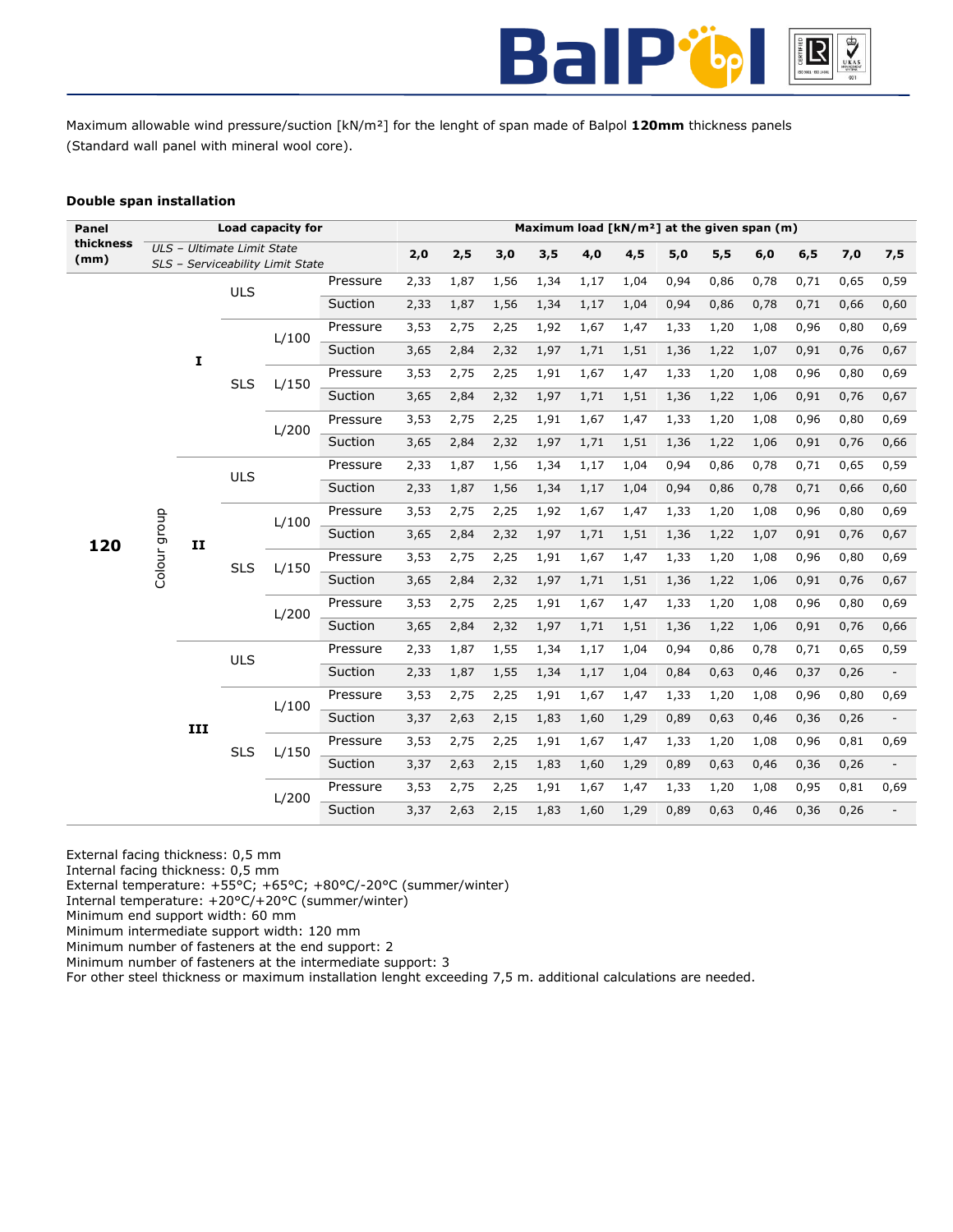

Maximum allowable wind pressure/suction [kN/m²] for the lenght of span made of Balpol **150mm** thickness panels (Standard wall panel with mineral wool core).

# **Single span installation**

| Panel             |                                     |     |                            | Load capacity for                |                |                          |      |      |      | Maximum load [kN/m <sup>2</sup> ] at the given span (m) |      |      |      |      |      |      |      |
|-------------------|-------------------------------------|-----|----------------------------|----------------------------------|----------------|--------------------------|------|------|------|---------------------------------------------------------|------|------|------|------|------|------|------|
| thickness<br>(mm) |                                     |     | ULS - Ultimate Limit State | SLS - Serviceability Limit State |                | 2,0                      | 2,5  | 3,0  | 3,5  | 4,0                                                     | 4,5  | 5,0  | 5,5  | 6,0  | 6, 5 | 7,0  | 7,5  |
|                   |                                     |     |                            |                                  | Pressure       | 2,92                     | 2,34 | 1,94 | 1,67 | 1,46                                                    | 1,30 | 1,17 | 1,07 | 0,97 | 0,90 | 0,82 | 0,75 |
|                   |                                     |     | <b>ULS</b>                 |                                  | Suction        | 2,92                     | 2,34 | 1,94 | 1,67 | 1,46                                                    | 1,30 | 1,17 | 1,07 | 0,97 | 0,91 | 0,84 | 0,78 |
|                   |                                     |     |                            | L/100                            | Pressure       | $\equiv$                 | 4,36 | 3,63 | 3,12 | 2,72                                                    | 2,42 | 2,18 | 1,98 | 1,82 | 1,66 | 1,51 | 1,31 |
|                   |                                     |     |                            |                                  | Suction        | $\overline{\phantom{a}}$ | 4,36 | 3,63 | 3,12 | 2,72                                                    | 2,42 | 2,18 | 1,98 | 1,82 | 1,67 | 1,52 | 1,32 |
|                   |                                     | I   | <b>SLS</b>                 | L/150                            | Pressure       | $\blacksquare$           | 4,36 | 3,63 | 3,12 | 2,72                                                    | 2,42 | 2,12 | 1,76 | 1,46 | 1,22 | 1,02 | 0,86 |
|                   |                                     |     |                            |                                  | Suction        | $\overline{\phantom{a}}$ | 4,36 | 3,63 | 3,12 | 2,72                                                    | 2,42 | 2,12 | 1,76 | 1,46 | 1,22 | 1,03 | 0,89 |
|                   |                                     |     |                            |                                  | Pressure       | $\overline{\phantom{a}}$ | 4,36 | 3,63 | 3,07 | 2,45                                                    | 1,97 | 1,61 | 1,29 | 1,04 | 0,85 | 0,69 | 0,57 |
|                   |                                     |     |                            | L/200                            | Suction        | $\overline{\phantom{a}}$ | 4,36 | 3,63 | 3,07 | 2,45                                                    | 1,97 | 1,61 | 1,32 | 1,10 | 0,92 | 0,77 | 0,65 |
|                   |                                     |     | ULS                        |                                  | Pressure       | 2,92                     | 2,34 | 1,94 | 1,67 | 1,46                                                    | 1,30 | 1,17 | 1,07 | 0,97 | 0,90 | 0,82 | 0,75 |
|                   |                                     |     |                            |                                  | Suction        | 2,92                     | 2,34 | 1,94 | 1,67 | 1,46                                                    | 1,30 | 1,17 | 1,07 | 0,97 | 0,91 | 0,84 | 0,78 |
|                   | Colour group<br>150<br>$\mathbf{I}$ |     | L/100                      | Pressure                         | $\blacksquare$ | 4,36                     | 3,63 | 3,12 | 2,72 | 2,42                                                    | 2,18 | 1,98 | 1,82 | 1,66 | 1,51 | 1,31 |      |
|                   |                                     |     |                            |                                  | Suction        | $\overline{\phantom{a}}$ | 4,36 | 3,63 | 3,12 | 2,72                                                    | 2,42 | 2,18 | 1,98 | 1,82 | 1,67 | 1,52 | 1,32 |
|                   |                                     |     | <b>SLS</b>                 | L/150                            | Pressure       | $\overline{\phantom{a}}$ | 4,36 | 3,63 | 3,12 | 2,72                                                    | 2,42 | 2,12 | 1,76 | 1,46 | 1,22 | 1,02 | 0,86 |
|                   |                                     |     |                            |                                  | Suction        | $\overline{\phantom{a}}$ | 4,36 | 3,63 | 3,12 | 2,72                                                    | 2,42 | 2,12 | 1,76 | 1,46 | 1,22 | 1,03 | 0,89 |
|                   |                                     |     |                            | L/200                            | Pressure       | $\blacksquare$           | 4,36 | 3,63 | 3,07 | 2,45                                                    | 1,97 | 1,61 | 1,29 | 1,04 | 0,85 | 0,69 | 0,57 |
|                   |                                     |     |                            |                                  | Suction        | $\overline{\phantom{a}}$ | 4,36 | 3,63 | 3,07 | 2,45                                                    | 1,97 | 1,61 | 1,32 | 1,10 | 0,92 | 0,77 | 0,65 |
|                   |                                     |     | <b>ULS</b>                 |                                  | Pressure       | 2,92                     | 2,34 | 1,94 | 1,67 | 1,46                                                    | 1,30 | 1,17 | 1,07 | 0,97 | 0,90 | 0,82 | 0,75 |
|                   |                                     |     |                            |                                  | Suction        | 2,92                     | 2,34 | 1,94 | 1,67 | 1,46                                                    | 1,30 | 1,17 | 1,07 | 0,97 | 0,91 | 0,84 | 0,78 |
|                   |                                     |     |                            | L/100                            | Pressure       | $\blacksquare$           | 4,36 | 3,63 | 3,12 | 2,72                                                    | 2,42 | 2,18 | 1,98 | 1,81 | 1,66 | 1,51 | 1,31 |
|                   |                                     | III |                            |                                  | Suction        | $\overline{\phantom{a}}$ | 4,36 | 3,63 | 3,12 | 2,72                                                    | 2,42 | 2,18 | 1,98 | 1,81 | 1,67 | 1,52 | 1,31 |
|                   |                                     |     | <b>SLS</b>                 | L/150                            | Pressure       | $\overline{\phantom{a}}$ | 4,36 | 3,63 | 3,12 | 2,72                                                    | 2,42 | 2,12 | 1,76 | 1,46 | 1,22 | 1,02 | 0,86 |
|                   |                                     |     |                            |                                  | Suction        | $\overline{\phantom{a}}$ | 4,36 | 3,63 | 3,12 | 2,72                                                    | 2,42 | 2,12 | 1,70 | 1,37 | 1,11 | 0,90 | 0,73 |
|                   |                                     |     |                            | L/200                            | Pressure       | $\overline{\phantom{a}}$ | 4,36 | 3,63 | 3,07 | 2,45                                                    | 1,97 | 1,61 | 1,29 | 1,04 | 0,85 | 0,69 | 0,57 |
|                   |                                     |     |                            |                                  | Suction        | $\overline{\phantom{a}}$ | 4,36 | 3,63 | 3,07 | 2,40                                                    | 1,85 | 1,43 | 1,12 | 0,83 | 0,58 | 0,40 | 0,26 |

External facing thickness: 0,5 mm

Internal facing thickness: 0,5 mm

External temperature: +55°C; +65°C; +80°C/-20°C (summer/winter)

Internal temperature: +20°C/+20°C (summer/winter)

Minimum end support width: 60 mm Minimum intermediate support width: 120 mm

Minimum number of fasteners at the end support: 2

Minimum number of fasteners at the intermediate support: 3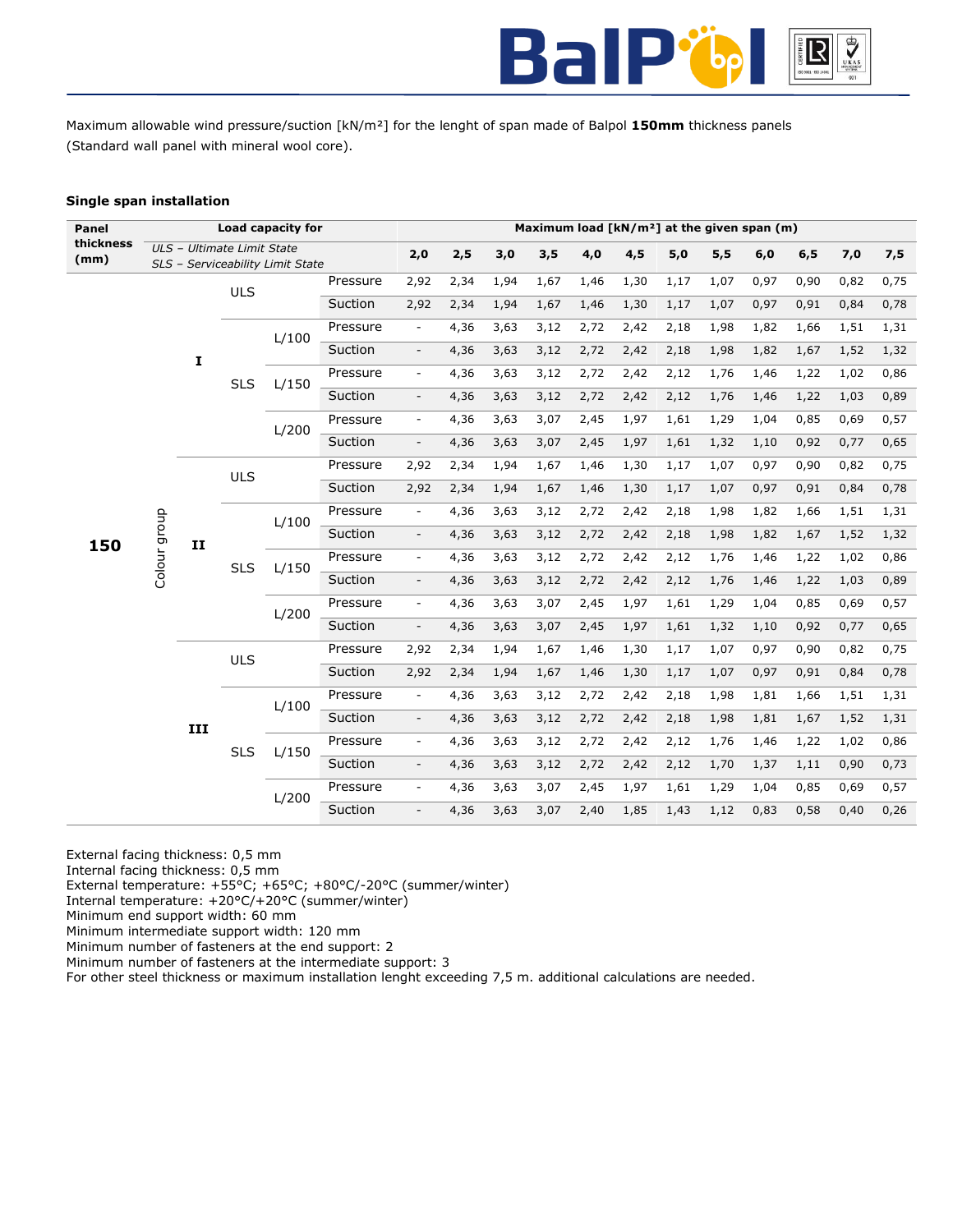

Maximum allowable wind pressure/suction [kN/m²] for the lenght of span made of Balpol **150mm** thickness panels (Standard wall panel with mineral wool core).

# **Double span installation**

| Panel             |  |                    |                            | Load capacity for                |          |      |      |      |      |      |      |       |      | Maximum load [kN/m <sup>2</sup> ] at the given span (m) |      |      |      |
|-------------------|--|--------------------|----------------------------|----------------------------------|----------|------|------|------|------|------|------|-------|------|---------------------------------------------------------|------|------|------|
| thickness<br>(mm) |  |                    | ULS - Ultimate Limit State |                                  |          | 2,0  | 2,5  | 3,0  | 3,5  | 4,0  | 4,5  | $5,0$ | 5,5  | 6,0                                                     | 6, 5 | 7,0  | 7,5  |
|                   |  |                    |                            | SLS - Serviceability Limit State |          |      |      |      |      |      |      |       |      |                                                         |      |      |      |
|                   |  |                    | <b>ULS</b>                 |                                  | Pressure | 2,92 | 2,34 | 1,94 | 1,67 | 1,46 | 1,30 | 1,17  | 1,07 | 0,97                                                    | 0,90 | 0,82 | 0,75 |
|                   |  |                    |                            |                                  | Suction  | 2,92 | 2,34 | 1,94 | 1,67 | 1,46 | 1,30 | 1,17  | 1,07 | 0,98                                                    | 0,91 | 0,85 | 0,78 |
|                   |  |                    |                            | L/100                            | Pressure | 4,54 | 3,54 | 2,89 | 2,44 | 2,12 | 1,87 | 1,68  | 1,52 | 1,38                                                    | 1,24 | 1,04 | 0,89 |
|                   |  | I                  |                            |                                  | Suction  | 4,66 | 3,63 | 2,96 | 2,50 | 2,17 | 1,92 | 1,71  | 1,56 | 1,38                                                    | 1,18 | 0,99 | 0,85 |
|                   |  |                    | <b>SLS</b>                 | L/150                            | Pressure | 4,54 | 3,54 | 2,89 | 2,44 | 2,12 | 1,87 | 1,68  | 1,52 | 1,38                                                    | 1,24 | 1,04 | 0,89 |
|                   |  |                    |                            |                                  | Suction  | 4,66 | 3,63 | 2,96 | 2,50 | 2,17 | 1,92 | 1,71  | 1,56 | 1,38                                                    | 1,19 | 0,99 | 0,85 |
|                   |  |                    |                            | L/200                            | Pressure | 4,54 | 3,54 | 2,89 | 2,44 | 2,12 | 1,87 | 1,68  | 1,52 | 1,38                                                    | 1,24 | 1,04 | 0,89 |
|                   |  |                    |                            |                                  | Suction  | 4,66 | 3,63 | 2,96 | 2,50 | 2,17 | 1,92 | 1,71  | 1,56 | 1,38                                                    | 1,18 | 0,99 | 0,85 |
|                   |  |                    | <b>ULS</b>                 |                                  | Pressure | 2,92 | 2,34 | 1,94 | 1,67 | 1,46 | 1,30 | 1,17  | 1,07 | 0,97                                                    | 0,90 | 0,82 | 0,75 |
|                   |  | Colour group<br>II |                            |                                  | Suction  | 2,92 | 2,34 | 1,94 | 1,67 | 1,46 | 1,30 | 1,17  | 1,07 | 0,98                                                    | 0,91 | 0,85 | 0,78 |
|                   |  |                    |                            | L/100                            | Pressure | 4,54 | 3,54 | 2,89 | 2,44 | 2,12 | 1,87 | 1,68  | 1,52 | 1,38                                                    | 1,24 | 1,04 | 0,89 |
| 150               |  |                    |                            |                                  | Suction  | 4,66 | 3,63 | 2,96 | 2,50 | 2,17 | 1,92 | 1,71  | 1,56 | 1,38                                                    | 1,18 | 0,99 | 0,85 |
|                   |  | <b>SLS</b>         | L/150                      | Pressure                         | 4,54     | 3,54 | 2,89 | 2,44 | 2,12 | 1,87 | 1,68 | 1,52  | 1,38 | 1,24                                                    | 1,04 | 0,89 |      |
|                   |  |                    |                            |                                  | Suction  | 4,66 | 3,63 | 2,96 | 2,50 | 2,17 | 1,92 | 1,71  | 1,56 | 1,38                                                    | 1,19 | 0,99 | 0,85 |
|                   |  |                    |                            | L/200                            | Pressure | 4,54 | 3,54 | 2,89 | 2,44 | 2,12 | 1,87 | 1,68  | 1,52 | 1,38                                                    | 1,24 | 1,04 | 0,89 |
|                   |  |                    |                            |                                  | Suction  | 4,66 | 3,63 | 2,96 | 2,50 | 2,17 | 1,92 | 1,71  | 1,56 | 1,38                                                    | 1,18 | 0,99 | 0,85 |
|                   |  |                    | <b>ULS</b>                 |                                  | Pressure | 2,92 | 2,34 | 1,94 | 1,67 | 1,46 | 1,30 | 1,17  | 1,07 | 0,97                                                    | 0,90 | 0,82 | 0,75 |
|                   |  |                    |                            |                                  | Suction  | 2,92 | 2,34 | 1,94 | 1,67 | 1,46 | 1,30 | 1,13  | 0,94 | 0,69                                                    | 0,50 | 0,41 | 0,32 |
|                   |  |                    |                            | L/100                            | Pressure | 4,54 | 3,54 | 2,89 | 2,44 | 2,12 | 1,87 | 1,68  | 1,52 | 1,38                                                    | 1,24 | 1,04 | 0,89 |
|                   |  |                    |                            |                                  | Suction  | 4,38 | 3,38 | 2,76 | 2,34 | 2,03 | 1,80 | 1,34  | 0,94 | 0,69                                                    | 0,50 | 0,41 | 0,32 |
|                   |  | III                | <b>SLS</b>                 | L/150                            | Pressure | 4,54 | 3,54 | 2,89 | 2,44 | 2,12 | 1,87 | 1,68  | 1,52 | 1,38                                                    | 1,24 | 1,04 | 0,89 |
|                   |  |                    |                            |                                  | Suction  | 4,38 | 3,38 | 2,76 | 2,34 | 2,03 | 1,80 | 1,34  | 0,94 | 0,69                                                    | 0,50 | 0,41 | 0,32 |
|                   |  |                    |                            | L/200                            | Pressure | 4,54 | 3,54 | 2,89 | 2,44 | 2,12 | 1,87 | 1,68  | 1,52 | 1,38                                                    | 1,24 | 1,04 | 0,89 |
|                   |  |                    |                            |                                  | Suction  | 4,38 | 3,38 | 2,76 | 2,34 | 2,03 | 1,80 | 1,34  | 0,94 | 0,69                                                    | 0,51 | 0,41 | 0,33 |

External facing thickness: 0,5 mm

Internal facing thickness: 0,5 mm

External temperature: +55°C; +65°C; +80°C/-20°C (summer/winter)

Internal temperature: +20°C/+20°C (summer/winter)

Minimum end support width: 60 mm

Minimum intermediate support width: 120 mm

Minimum number of fasteners at the end support: 2

Minimum number of fasteners at the intermediate support: 3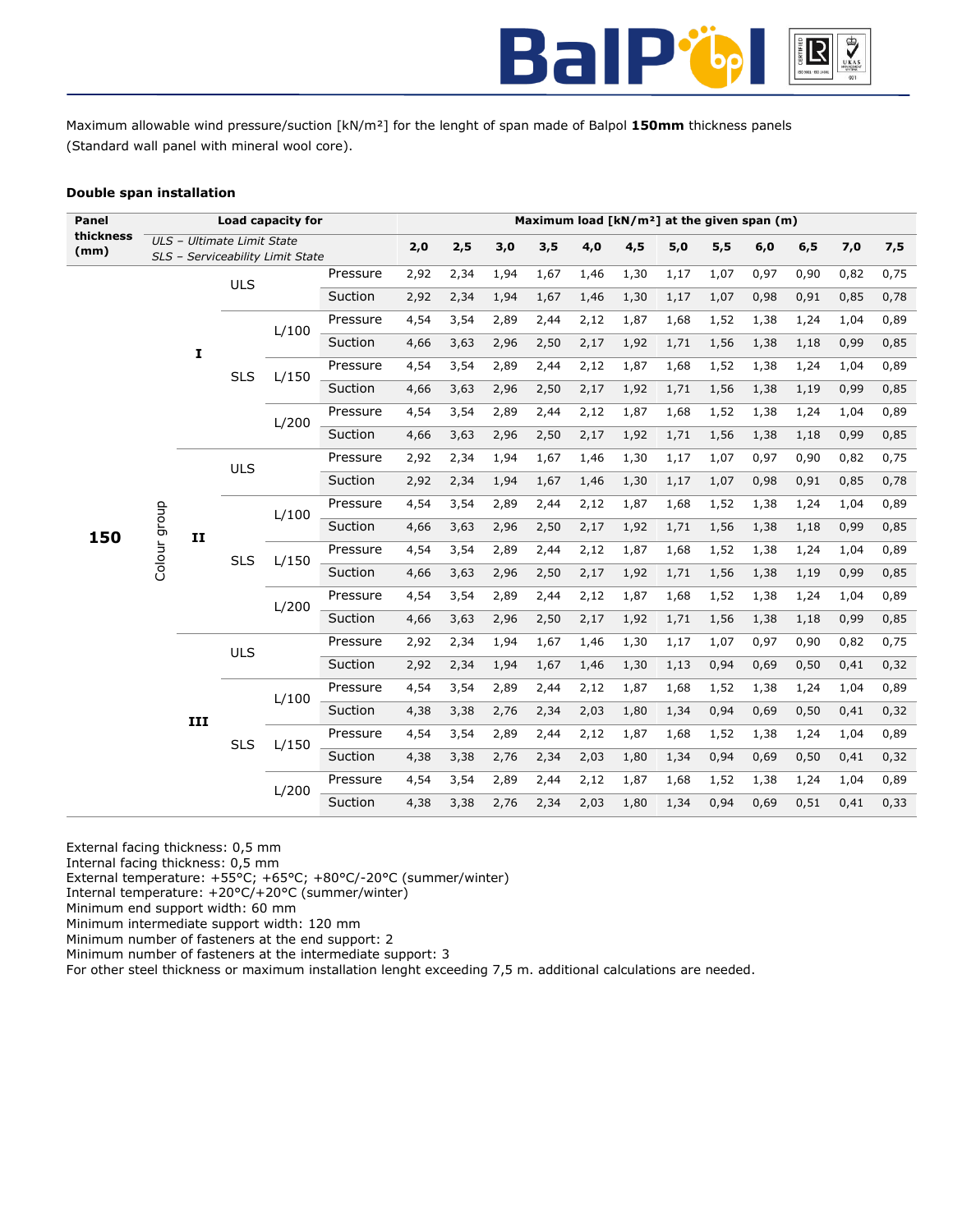

Maximum allowable wind pressure/suction [kN/m²] for the lenght of span made of Balpol **200mm** thickness panels (Standard wall panel with mineral wool core).

# **Single span installation**

| Panel             |                                     |     |                            | Load capacity for                |          |                          |                          |      |      | Maximum load [kN/m <sup>2</sup> ] at the given span (m) |      |      |      |      |      |      |      |
|-------------------|-------------------------------------|-----|----------------------------|----------------------------------|----------|--------------------------|--------------------------|------|------|---------------------------------------------------------|------|------|------|------|------|------|------|
| thickness<br>(mm) |                                     |     | ULS - Ultimate Limit State | SLS - Serviceability Limit State |          | 2,0                      | 2,5                      | 3,0  | 3,5  | 4,0                                                     | 4,5  | 5,0  | 5,5  | 6,0  | 6, 5 | 7,0  | 7,5  |
|                   |                                     |     |                            |                                  | Pressure | 3,89                     | 3,11                     | 2,59 | 2,22 | 1,94                                                    | 1,73 | 1,56 | 1,42 | 1,30 | 1,20 | 1,10 | 1,00 |
|                   |                                     |     | <b>ULS</b>                 |                                  | Suction  | 3,89                     | 3,11                     | 2,59 | 2,22 | 1,94                                                    | 1,73 | 1,56 | 1,42 | 1,30 | 1,20 | 1,12 | 1,04 |
|                   |                                     |     |                            | L/100                            | Pressure | $\overline{\phantom{a}}$ | $\overline{\phantom{a}}$ | 4,85 | 4,15 | 3,63                                                    | 3,23 | 2,91 | 2,65 | 2,42 | 2,23 | 2,02 | 1,77 |
|                   |                                     |     |                            |                                  | Suction  | $\overline{\phantom{a}}$ | $\overline{\phantom{a}}$ | 4,85 | 4,15 | 3,63                                                    | 3,23 | 2,91 | 2,65 | 2,42 | 2,23 | 2,08 | 1,90 |
|                   |                                     | I   | <b>SLS</b>                 | L/150                            | Pressure | $\overline{\phantom{a}}$ | $\overline{\phantom{a}}$ | 4,85 | 4,15 | 3,63                                                    | 3,23 | 2,91 | 2,63 | 2,29 | 1,94 | 1,65 | 1,42 |
|                   |                                     |     |                            |                                  | Suction  |                          | $\overline{\phantom{a}}$ | 4,85 | 4,15 | 3,63                                                    | 3,23 | 2,91 | 2,63 | 2,29 | 1,94 | 1,65 | 1,42 |
|                   |                                     |     |                            |                                  | Pressure | $\overline{\phantom{a}}$ | $\overline{\phantom{a}}$ | 4,85 | 4,15 | 3,60                                                    | 2,97 | 2,45 | 2,04 | 1,72 | 1,45 | 1,23 | 1,03 |
|                   |                                     |     |                            | L/200                            | Suction  | $\overline{\phantom{a}}$ | $\overline{\phantom{a}}$ | 4,85 | 4,15 | 3,60                                                    | 2,97 | 2,45 | 2,04 | 1,72 | 1,45 | 1,23 | 1,06 |
|                   |                                     |     | <b>ULS</b>                 |                                  | Pressure | 3,89                     | 3,11                     | 2,59 | 2,22 | 1,94                                                    | 1,73 | 1,56 | 1,42 | 1,30 | 1,20 | 1,10 | 1,00 |
|                   |                                     |     |                            |                                  | Suction  | 3,89                     | 3,11                     | 2,59 | 2,22 | 1,94                                                    | 1,73 | 1,56 | 1,42 | 1,30 | 1,20 | 1,12 | 1,04 |
|                   | Colour group<br>200<br>$\mathbf{I}$ |     |                            | L/100                            | Pressure | $\overline{\phantom{a}}$ | $\overline{\phantom{a}}$ | 4,85 | 4,15 | 3,63                                                    | 3,23 | 2,91 | 2,65 | 2,42 | 2,23 | 2,02 | 1,77 |
|                   |                                     |     |                            |                                  | Suction  | $\overline{\phantom{a}}$ | $\overline{\phantom{a}}$ | 4,85 | 4,15 | 3,63                                                    | 3,23 | 2,91 | 2,65 | 2,42 | 2,23 | 2,08 | 1,90 |
|                   |                                     |     | <b>SLS</b>                 | L/150                            | Pressure |                          | $\overline{\phantom{a}}$ | 4,85 | 4,15 | 3,63                                                    | 3,23 | 2,91 | 2,63 | 2,29 | 1,94 | 1,65 | 1,42 |
|                   |                                     |     |                            |                                  | Suction  | $\overline{\phantom{a}}$ | $\overline{\phantom{a}}$ | 4,85 | 4,15 | 3,63                                                    | 3,23 | 2,91 | 2,63 | 2,29 | 1,94 | 1,65 | 1,42 |
|                   |                                     |     |                            | L/200                            | Pressure | $\overline{\phantom{a}}$ | $\overline{\phantom{a}}$ | 4,85 | 4,15 | 3,60                                                    | 2,97 | 2,45 | 2,04 | 1,72 | 1,45 | 1,23 | 1,03 |
|                   |                                     |     |                            |                                  | Suction  | $\overline{\phantom{a}}$ | $\overline{\phantom{a}}$ | 4,85 | 4,15 | 3,60                                                    | 2,97 | 2,45 | 2,04 | 1,72 | 1,45 | 1,23 | 1,06 |
|                   |                                     |     | <b>ULS</b>                 |                                  | Pressure | 3,89                     | 3,11                     | 2,59 | 2,22 | 1,94                                                    | 1,73 | 1,56 | 1,42 | 1,30 | 1,19 | 1,10 | 1,00 |
|                   |                                     |     |                            |                                  | Suction  | 3,89                     | 3,11                     | 2,59 | 2,22 | 1,94                                                    | 1,73 | 1,56 | 1,42 | 1,30 | 1,20 | 1,12 | 1,04 |
|                   |                                     |     |                            | L/100                            | Pressure | $\overline{\phantom{a}}$ |                          | 4,85 | 4,15 | 3,63                                                    | 3,23 | 2,91 | 2,64 | 2,42 | 2,23 | 2,02 | 1,77 |
|                   |                                     | III |                            |                                  | Suction  | $\blacksquare$           | $\overline{\phantom{a}}$ | 4,85 | 4,15 | 3,63                                                    | 3,23 | 2,91 | 2,65 | 2,42 | 2,23 | 2,08 | 1,90 |
|                   |                                     |     | <b>SLS</b>                 | L/150                            | Pressure | $\overline{\phantom{a}}$ | $\overline{\phantom{a}}$ | 4,85 | 4,15 | 3,63                                                    | 3,23 | 2,91 | 2,63 | 2,29 | 1,94 | 1,65 | 1,42 |
|                   |                                     |     |                            |                                  | Suction  | $\overline{\phantom{a}}$ | $\overline{\phantom{a}}$ | 4,85 | 4,15 | 3,63                                                    | 3,23 | 2,91 | 2,63 | 2,29 | 1,94 | 1,63 | 1,36 |
|                   |                                     |     |                            | L/200                            | Pressure | $\overline{\phantom{a}}$ | $\overline{\phantom{a}}$ | 4,85 | 4,15 | 3,60                                                    | 2,97 | 2,45 | 2,04 | 1,72 | 1,45 | 1,23 | 1,03 |
|                   |                                     |     |                            |                                  | Suction  | $\overline{\phantom{a}}$ |                          | 4,85 | 4,15 | 3,60                                                    | 2,97 | 2,44 | 1,98 | 1,61 | 1,31 | 1,08 | 0,88 |

External facing thickness: 0,5 mm

Internal facing thickness: 0,5 mm

External temperature: +55°C; +65°C; +80°C/-20°C (summer/winter)

Internal temperature: +20°C/+20°C (summer/winter)

Minimum end support width: 60 mm

Minimum intermediate support width: 120 mm Minimum number of fasteners at the end support: 2

Minimum number of fasteners at the intermediate support: 3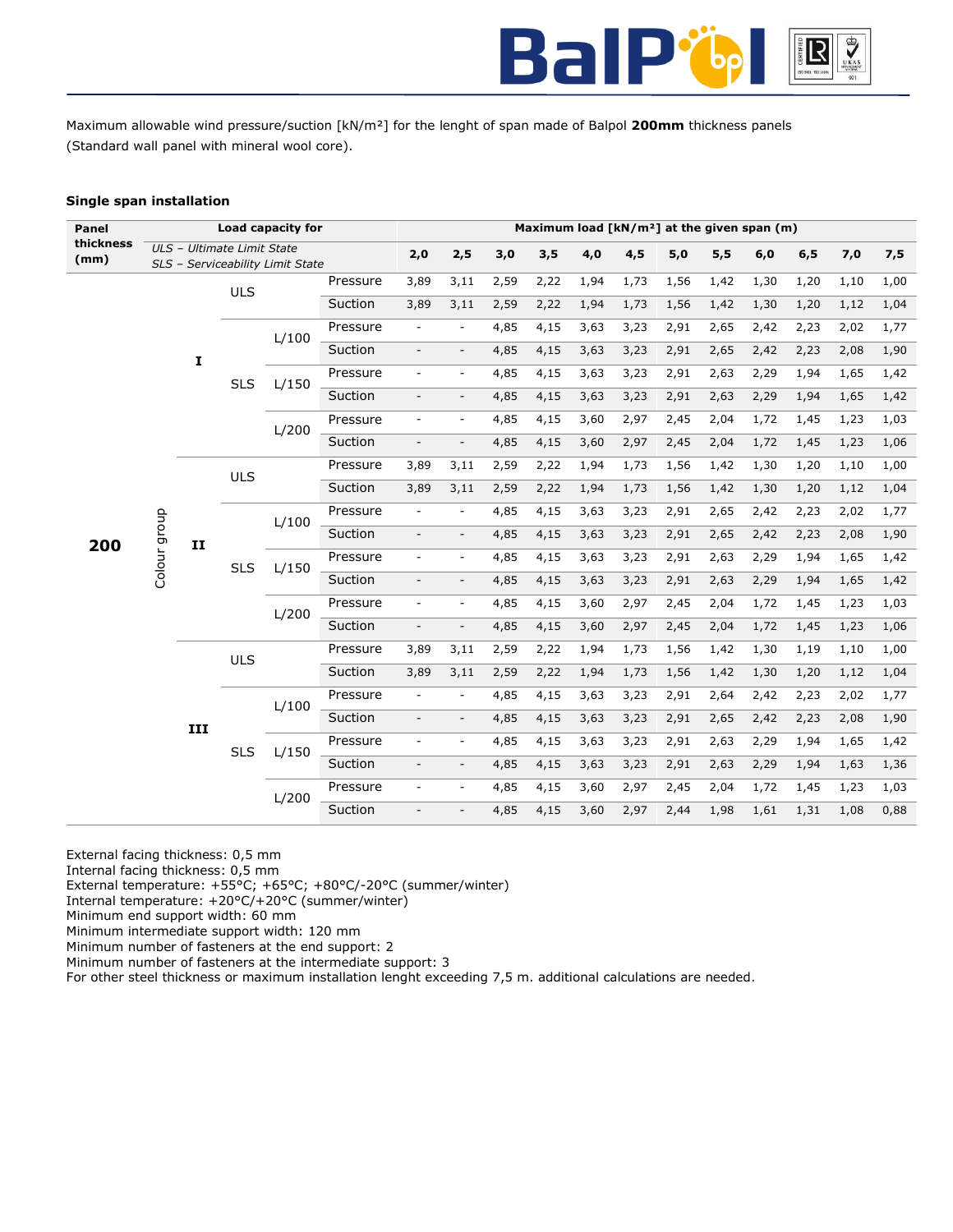

Maximum allowable wind pressure/suction [kN/m²] for the lenght of span made of Balpol **200mm** thickness panels (Standard wall panel with mineral wool core).

# **Double span installation**

| Panel             |                    |     |                            | Load capacity for                |                |                          |      |      |      | Maximum load [kN/m <sup>2</sup> ] at the given span (m) |      |      |      |      |      |      |      |
|-------------------|--------------------|-----|----------------------------|----------------------------------|----------------|--------------------------|------|------|------|---------------------------------------------------------|------|------|------|------|------|------|------|
| thickness<br>(mm) |                    |     | ULS - Ultimate Limit State | SLS - Serviceability Limit State |                | 2,0                      | 2,5  | 3,0  | 3,5  | 4,0                                                     | 4,5  | 5,0  | 5,5  | 6,0  | 6, 5 | 7,0  | 7,5  |
|                   |                    |     |                            |                                  | Pressure       | 3,89                     | 3,11 | 2,59 | 2,22 | 1,94                                                    | 1,73 | 1,56 | 1,42 | 1,30 | 1,20 | 1,10 | 1,00 |
|                   |                    |     | <b>ULS</b>                 |                                  | Suction        | 3,89                     | 3,11 | 2,59 | 2,22 | 1,94                                                    | 1,73 | 1,56 | 1,42 | 1,30 | 1,20 | 1,12 | 1,04 |
|                   |                    |     |                            |                                  | Pressure       | $\overline{\phantom{a}}$ | 4,87 | 3,96 | 3,34 | 2,89                                                    | 2,54 | 2,27 | 2,06 | 1,89 | 1,72 | 1,48 | 1,25 |
|                   |                    |     |                            | L/100                            | Suction        | $\overline{\phantom{a}}$ | 4,98 | 4,07 | 3,42 | 2,95                                                    | 2,60 | 2,33 | 2,10 | 1,90 | 1,69 | 1,41 | 1,19 |
|                   |                    | I   |                            |                                  | Pressure       | $\overline{\phantom{a}}$ | 4,87 | 3,96 | 3,34 | 2,89                                                    | 2,54 | 2,27 | 2,06 | 1,89 | 1,72 | 1,48 | 1,25 |
|                   |                    |     | <b>SLS</b>                 | L/150                            | Suction        | $\overline{\phantom{a}}$ | 4,98 | 4,07 | 3,42 | 2,95                                                    | 2,60 | 2,32 | 2,11 | 1,90 | 1,69 | 1,40 | 1,19 |
|                   |                    |     |                            |                                  |                | $\overline{\phantom{a}}$ |      |      | 3,34 | 2,89                                                    | 2,54 | 2,27 |      | 1,89 |      |      |      |
|                   |                    |     |                            | L/200                            | Pressure       |                          | 4,87 | 3,96 |      |                                                         |      |      | 2,06 |      | 1,72 | 1,48 | 1,25 |
|                   |                    |     |                            |                                  | Suction        | $\overline{\phantom{a}}$ | 4,98 | 4,07 | 3,42 | 2,95                                                    | 2,60 | 2,32 | 2,10 | 1,90 | 1,69 | 1,40 | 1,19 |
|                   |                    |     | <b>ULS</b>                 |                                  | Pressure       | 3,89                     | 3,11 | 2,59 | 2,22 | 1,94                                                    | 1,73 | 1,56 | 1,42 | 1,30 | 1,20 | 1,10 | 1,00 |
|                   |                    |     |                            |                                  | Suction        | 3,89                     | 3,11 | 2,59 | 2,22 | 1,94                                                    | 1,73 | 1,56 | 1,42 | 1,30 | 1,20 | 1,12 | 1,04 |
|                   | Colour group<br>II |     | L/100                      | Pressure                         | $\blacksquare$ | 4,87                     | 3,96 | 3,34 | 2,89 | 2,54                                                    | 2,27 | 2,06 | 1,89 | 1,72 | 1,48 | 1,25 |      |
| 200               |                    |     |                            |                                  | Suction        | $\overline{\phantom{a}}$ | 4,98 | 4,07 | 3,42 | 2,95                                                    | 2,60 | 2,33 | 2,10 | 1,90 | 1,69 | 1,41 | 1,19 |
|                   |                    |     | <b>SLS</b>                 | L/150                            | Pressure       | $\blacksquare$           | 4,87 | 3,96 | 3,34 | 2,89                                                    | 2,54 | 2,27 | 2,06 | 1,89 | 1,72 | 1,48 | 1,25 |
|                   |                    |     |                            |                                  | Suction        | $\bar{\phantom{a}}$      | 4,98 | 4,07 | 3,42 | 2,95                                                    | 2,60 | 2,32 | 2,11 | 1,90 | 1,69 | 1,40 | 1,19 |
|                   |                    |     |                            | L/200                            | Pressure       | $\equiv$                 | 4,87 | 3,96 | 3,34 | 2,89                                                    | 2,54 | 2,27 | 2,06 | 1,89 | 1,72 | 1,48 | 1,25 |
|                   |                    |     |                            |                                  | Suction        | $\overline{\phantom{a}}$ | 4,98 | 4,07 | 3,42 | 2,95                                                    | 2,60 | 2,32 | 2,10 | 1,90 | 1,69 | 1,40 | 1,19 |
|                   |                    |     | <b>ULS</b>                 |                                  | Pressure       | 3,89                     | 3,11 | 2,59 | 2,22 | 1,94                                                    | 1,73 | 1,56 | 1,42 | 1,30 | 1,19 | 1,09 | 1,00 |
|                   |                    |     |                            |                                  | Suction        | 3,89                     | 3,11 | 2,59 | 2,22 | 1,94                                                    | 1,73 | 1,56 | 1,39 | 1,17 | 0,87 | 0,66 | 0,51 |
|                   |                    |     |                            | L/100                            | Pressure       | $\overline{\phantom{a}}$ | 4,87 | 3,96 | 3,34 | 2,89                                                    | 2,54 | 2,27 | 2,06 | 1,89 | 1,72 | 1,48 | 1,25 |
|                   |                    | III |                            |                                  | Suction        | $\overline{\phantom{a}}$ | 4,71 | 3,83 | 3,22 | 2,79                                                    | 2,46 | 2,16 | 1,61 | 1,17 | 0,87 | 0,66 | 0,51 |
|                   |                    |     |                            |                                  | Pressure       | $\overline{\phantom{a}}$ | 4,87 | 3,96 | 3,34 | 2,89                                                    | 2,54 | 2,27 | 2,06 | 1,89 | 1,72 | 1,48 | 1,25 |
|                   |                    |     | <b>SLS</b>                 | L/150                            | Suction        | $\overline{\phantom{a}}$ | 4,71 | 3,83 | 3,22 | 2,79                                                    | 2,46 | 2,16 | 1,61 | 1,17 | 0,87 | 0,66 | 0,51 |
|                   |                    |     |                            |                                  | Pressure       | $\blacksquare$           | 4,87 | 3,96 | 3,34 | 2,89                                                    | 2,54 | 2,27 | 2,06 | 1,89 | 1,72 | 1,48 | 1,25 |
|                   |                    |     |                            | L/200                            | Suction        | $\overline{\phantom{a}}$ | 4,71 | 3,83 | 3,22 | 2,79                                                    | 2,46 | 2,16 | 1,61 | 1,17 | 0,87 | 0,66 | 0,51 |

External facing thickness: 0,5 mm

Internal facing thickness: 0,5 mm

External temperature: +55°C; +65°C; +80°C/-20°C (summer/winter)

Internal temperature: +20°C/+20°C (summer/winter)

Minimum end support width: 60 mm

Minimum intermediate support width: 120 mm

Minimum number of fasteners at the end support: 2

Minimum number of fasteners at the intermediate support: 3 For other steel thickness or maximum installation lenght exceeding 7,5 m. additional calculations are needed.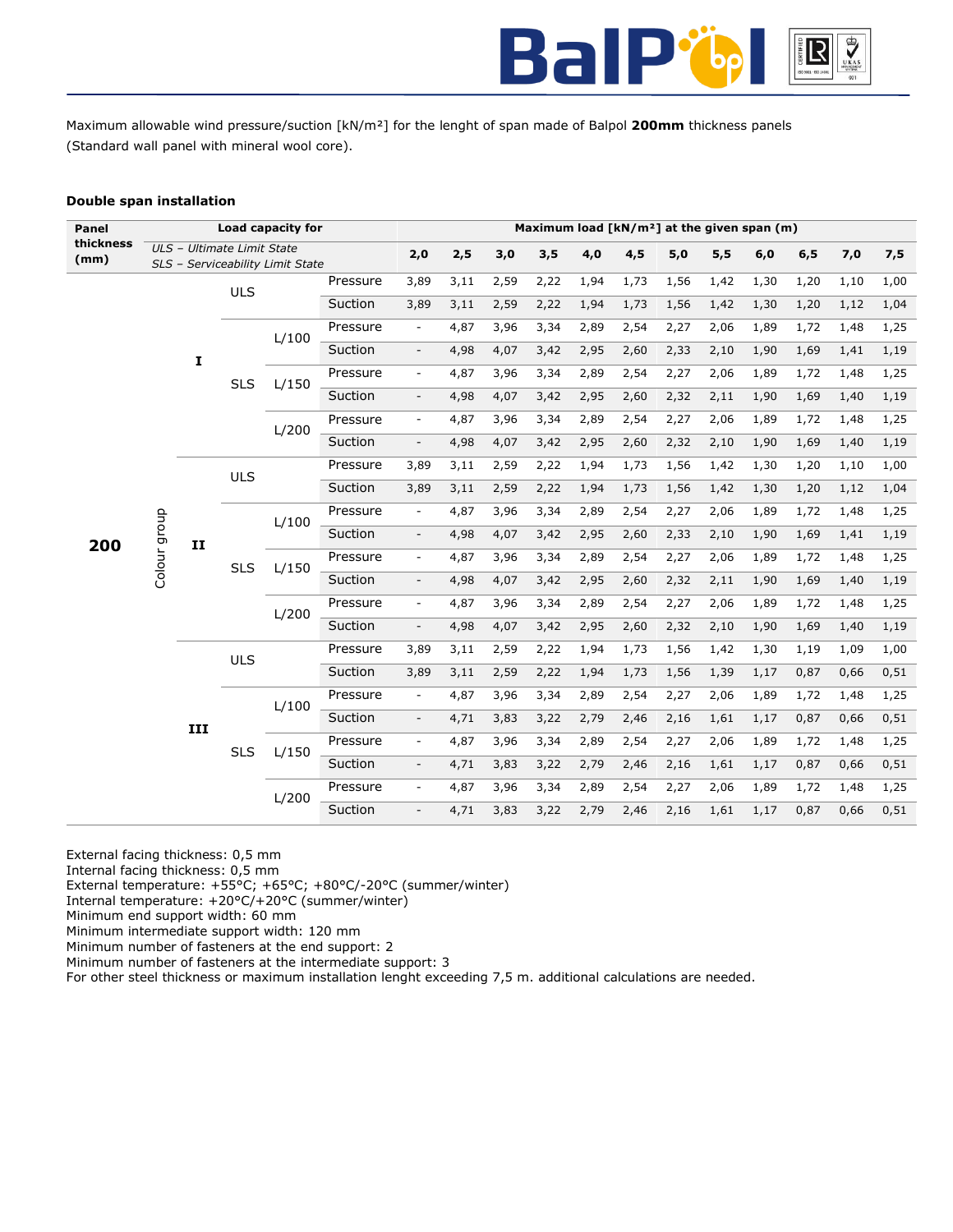

Maximum allowable wind pressure/suction [kN/m²] for the lenght of span made of Balpol **230mm** thickness panels (Standard wall panel with mineral wool core).

# **Single span installation**

| Panel             | Load capacity for          |              |                                  |       |          | Maximum load [kN/m <sup>2</sup> ] at the given span (m) |                          |                          |      |      |      |      |      |      |      |      |      |
|-------------------|----------------------------|--------------|----------------------------------|-------|----------|---------------------------------------------------------|--------------------------|--------------------------|------|------|------|------|------|------|------|------|------|
| thickness<br>(mm) | ULS - Ultimate Limit State |              |                                  |       |          | 2,0                                                     | 2,5                      | 3,0                      | 3,5  | 4,0  | 4,5  | 5,0  | 5,5  | 6,0  | 6, 5 | 7,0  | 7,5  |
|                   |                            |              | SLS - Serviceability Limit State |       |          | 4,48                                                    | 3,58                     | 2,98                     | 2,55 | 2,23 | 1,99 | 1,79 | 1,64 | 1,49 | 1,39 | 1,28 | 1,15 |
| 230               |                            |              | <b>ULS</b>                       |       | Pressure |                                                         |                          |                          |      |      |      |      |      |      |      |      |      |
|                   |                            |              |                                  |       | Suction  | 4,48                                                    | 3,58                     | 2,98                     | 2,55 | 2,23 | 1,99 | 1,79 | 1,64 | 1,49 | 1,39 | 1,28 | 1,18 |
|                   |                            | $\mathbf{I}$ | <b>SLS</b>                       | L/100 | Pressure | $\overline{\phantom{a}}$                                |                          | ÷,                       | 4,77 | 4,18 | 3,71 | 3,34 | 3,03 | 2,78 | 2,57 | 2,32 | 2,04 |
|                   |                            |              |                                  |       | Suction  | $\overline{\phantom{a}}$                                | $\overline{\phantom{a}}$ | $\overline{\phantom{a}}$ | 4,77 | 4,18 | 3,71 | 3,34 | 3,03 | 2,78 | 2,57 | 2,39 | 2,21 |
|                   |                            |              |                                  | L/150 | Pressure | $\overline{\phantom{a}}$                                |                          | ÷,                       | 4,77 | 4,18 | 3,71 | 3,34 | 3,04 | 2,78 | 2,41 | 2,06 | 1,77 |
|                   |                            |              |                                  |       | Suction  |                                                         |                          | $\overline{\phantom{a}}$ | 4,77 | 4,18 | 3,71 | 3,34 | 3,03 | 2,78 | 2,41 | 2,06 | 1,77 |
|                   |                            |              |                                  | L/200 | Pressure | $\overline{\phantom{a}}$                                | $\overline{\phantom{a}}$ | $\overline{\phantom{a}}$ | 4,77 | 4,18 | 3,59 | 2,99 | 2,50 | 2,12 | 1,80 | 1,54 | 1,33 |
|                   |                            |              |                                  |       | Suction  | $\overline{\phantom{a}}$                                | $\overline{\phantom{a}}$ | $\overline{\phantom{a}}$ | 4,77 | 4,18 | 3,59 | 2,99 | 2,50 | 2,12 | 1,80 | 1,54 | 1,33 |
|                   |                            | II           | <b>ULS</b>                       |       | Pressure | 4,48                                                    | 3,58                     | 2,98                     | 2,55 | 2,23 | 1,99 | 1,79 | 1,64 | 1,49 | 1,39 | 1,28 | 1,15 |
|                   |                            |              |                                  |       | Suction  | 4,48                                                    | 3,58                     | 2,98                     | 2,55 | 2,23 | 1,99 | 1,79 | 1,64 | 1,49 | 1,39 | 1,28 | 1,18 |
|                   |                            |              | <b>SLS</b>                       | L/100 | Pressure | $\overline{\phantom{a}}$                                | $\overline{\phantom{a}}$ | $\overline{\phantom{a}}$ | 4,77 | 4,18 | 3,71 | 3,34 | 3,03 | 2,78 | 2,57 | 2,32 | 2,04 |
|                   | Colour group               |              |                                  |       | Suction  | $\overline{\phantom{a}}$                                |                          | $\overline{\phantom{a}}$ | 4,77 | 4,18 | 3,71 | 3,34 | 3,03 | 2,78 | 2,57 | 2,39 | 2,21 |
|                   |                            |              |                                  | L/150 | Pressure | $\overline{\phantom{a}}$                                |                          | $\overline{\phantom{a}}$ | 4,77 | 4,18 | 3,71 | 3,34 | 3,04 | 2,78 | 2,41 | 2,06 | 1,77 |
|                   |                            |              |                                  |       | Suction  |                                                         |                          |                          | 4,77 | 4,18 | 3,71 | 3,34 | 3,03 | 2,78 | 2,41 | 2,06 | 1,77 |
|                   |                            |              |                                  | L/200 | Pressure | $\overline{\phantom{a}}$                                | $\overline{\phantom{a}}$ | $\overline{\phantom{a}}$ | 4,77 | 4,18 | 3,59 | 2,99 | 2,50 | 2,12 | 1,80 | 1,54 | 1,33 |
|                   |                            |              |                                  |       | Suction  | $\overline{\phantom{a}}$                                |                          | $\overline{\phantom{a}}$ | 4,77 | 4,18 | 3,59 | 2,99 | 2,50 | 2,12 | 1,80 | 1,54 | 1,33 |
|                   |                            |              | <b>ULS</b>                       |       | Pressure | 4,48                                                    | 3,58                     | 2,98                     | 2,55 | 2,23 | 1,99 | 1,79 | 1,63 | 1,49 | 1,39 | 1,28 | 1,15 |
|                   |                            |              |                                  |       | Suction  | 4,48                                                    | 3,58                     | 2,98                     | 2,55 | 2,23 | 1,99 | 1,79 | 1,63 | 1,49 | 1,39 | 1,28 | 1,18 |
|                   |                            | III          | <b>SLS</b>                       | L/100 | Pressure | $\overline{\phantom{a}}$                                |                          | $\overline{\phantom{a}}$ | 4,77 | 4,18 | 3,71 | 3,34 | 3,03 | 2,78 | 2,57 | 2,32 | 2,04 |
|                   |                            |              |                                  |       | Suction  | $\overline{\phantom{a}}$                                |                          | $\overline{\phantom{a}}$ | 4,77 | 4,18 | 3,71 | 3,34 | 3,03 | 2,78 | 2,57 | 2,39 | 2,21 |
|                   |                            |              |                                  | L/150 | Pressure |                                                         |                          | $\overline{\phantom{a}}$ | 4,77 | 4,18 | 3,71 | 3,34 | 3,03 | 2,78 | 2,41 | 2,06 | 1,77 |
|                   |                            |              |                                  |       | Suction  | $\overline{\phantom{a}}$                                | $\overline{\phantom{a}}$ | $\overline{\phantom{a}}$ | 4,77 | 4,18 | 3,71 | 3,34 | 3,04 | 2,78 | 2,40 | 2,06 | 1,77 |
|                   |                            |              |                                  | L/200 | Pressure | $\overline{\phantom{a}}$                                | ۰                        | $\overline{\phantom{a}}$ | 4,77 | 4,18 | 3,59 | 2,99 | 2,50 | 2,12 | 1,80 | 1,54 | 1,33 |
|                   |                            |              |                                  |       | Suction  | $\overline{\phantom{0}}$                                |                          | $\overline{\phantom{a}}$ | 4,77 | 4,18 | 3,59 | 2,99 | 2,50 | 2,10 | 1,73 | 1,44 | 1,20 |

External facing thickness: 0,5 mm

Internal facing thickness: 0,5 mm

External temperature: +55°C; +65°C; +80°C/-20°C (summer/winter)

Internal temperature: +20°C/+20°C (summer/winter)

Minimum end support width: 60 mm

Minimum intermediate support width: 120 mm

Minimum number of fasteners at the end support: 2

Minimum number of fasteners at the intermediate support: 3